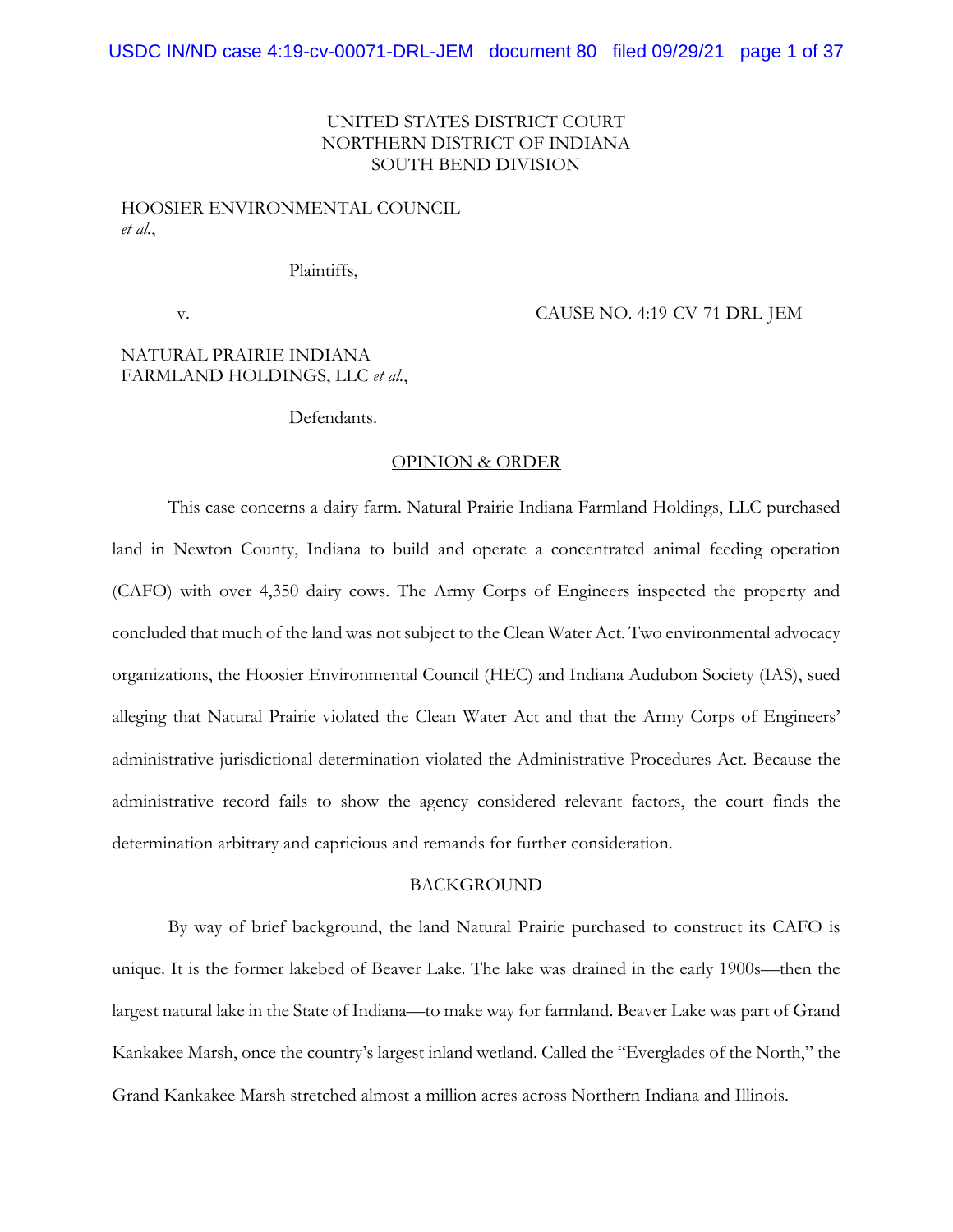To drain Beaver Lake, engineers constructed several large ditches and drainage canals to move the water from the lake into the nearby Kankakee River, a "water of the United States" subject to various environmental regulations. Two of the drainage ditches—the Lawler Ditch and the Bogus Island Ditch (along with several smaller lateral ditches)—sit on Natural Prairie's land.

As alleged, without informing the government, Natural Prairie filled nearly half a mile of the Bogus Island Ditch and installed drainage "tiles," or underground pipes used to drain excess water from the soil. Natural Prairie filled and tiled various lateral ditches attached or near to the Lawler and Bogus Island Ditches. After these alterations, Natural Prairie contacted the Army Corps of Engineers to determine if the ditches, lateral ditches, and the land was subject to federal regulation. After a site visit, the Corps concluded the land was not a jurisdictional wetland, and that only the Lawler and Bogus Island Ditches were jurisdictional waters and under its regulatory control.

An environmental group has restored more than 7,000 acres of nearby wetlands and prairies at Kankakee Sands, a wetland preserve that boarders Natural Prairie's land. In addition to native flora and fauna (including a herd of buffalo), approximately 87 rare, threatened, or endangered species reportedly call the Kankakee Sands home.<sup>1</sup>

In July 2019, HEC and IAS (and certain nearby residents) sued the Corps and Natural Prairie. Under the Administrative Procedures Act (APA), the associations seek judicial review of the Corps' determination that the land is not a wetland and the lateral ditches are not jurisdictional waters. The associations also claim that Natural Prairie's filling and tiling of ditches without a permit, as well as altering a jurisdictional wetland without a permit, violated the Clean Water Act (CWA). *See* 33 U.S.C. §§ 1344 (permits for dredged or fill material), 1311(a) (prohibition of discharging a pollutant).

<sup>1</sup> *Efroymson Restoration at Kankakee Sands,* The Nature Conservancy, https://www.nature.org/en-us/getinvolved/how-to-help/places-we-protect/kankakee-sands/.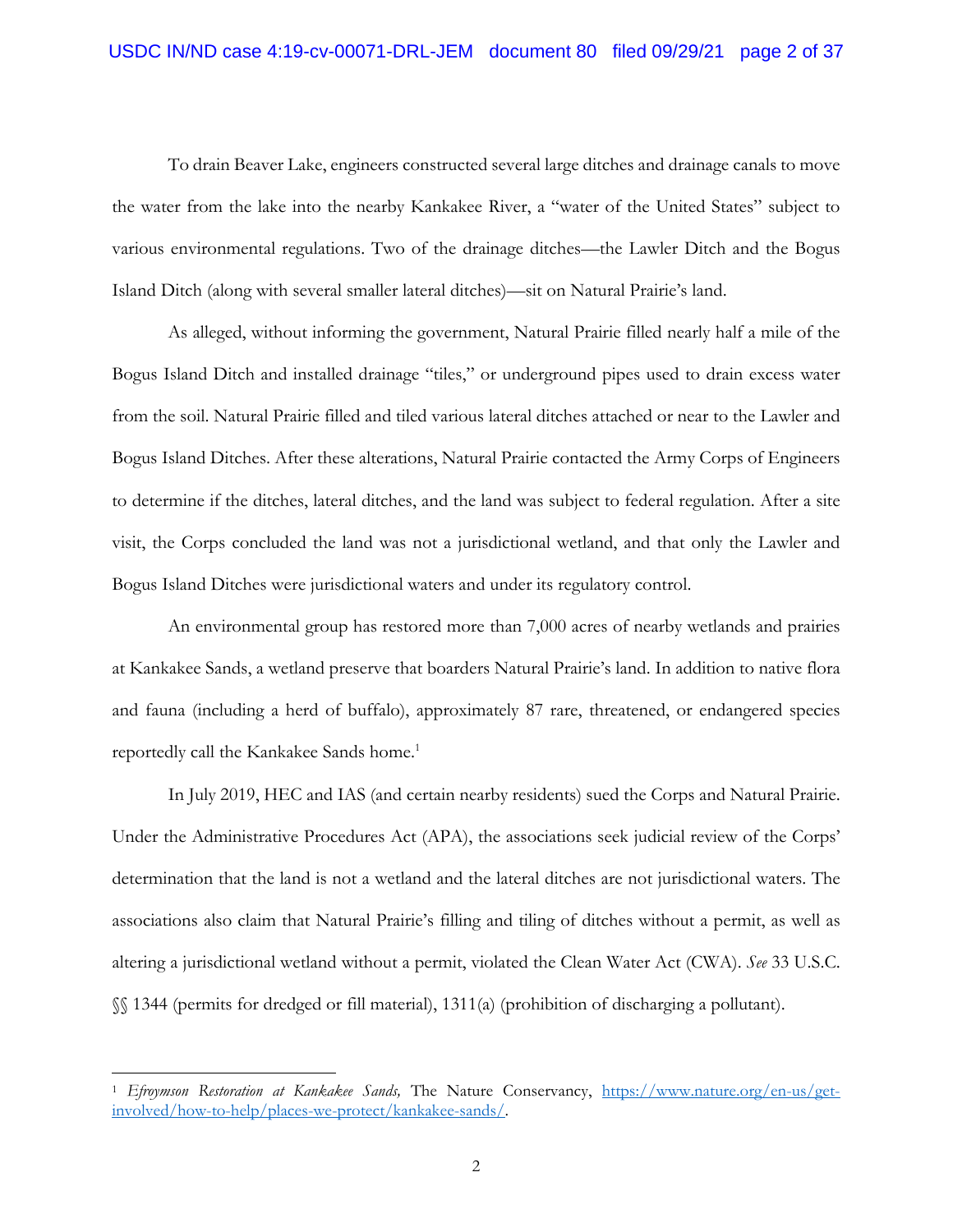The magistrate judge bifurcated the case so that the APA claim could be addressed through discovery and summary judgment before proceeding with discovery on the CWA claim. After filing of several motions, including a motion to dismiss the CWA claim and crossmotions for summary judgment, the case was reassigned to this presiding judge earlier this year. Today the court rules on all pending motions, doing so in two opinions.

### STANDARD

Summary judgment is warranted when "the movant shows that there is no genuine dispute as to any material fact and the movant is entitled to judgment as a matter of law." Fed. R. Civ. P. 56(a). The non-moving party must present the court with evidence on which a reasonable jury could rely to find in her favor. *Goodman v. Nat'l Sec. Agency, Inc*., 621 F.3d 651, 654 (7th Cir. 2010). The court must deny summary judgment when there is admissible evidence that creates a genuine issue of material fact—a triable issue. *Luster v. Ill. Dept. of Corrs.*, 652 F.3d 726, 731 (7th Cir. 2011). The court "is not to sift through the evidence, pondering the nuances and inconsistencies, and decide whom to believe." *Waldridge v. Am. Hoechst Corp.*, 24 F.3d 918, 920 (7th Cir. 1994). Instead, the "court has one task and one task only: to decide, based on the evidence of record, whether there is any material dispute of fact that requires a trial." *Id.*

To overcome summary judgment, a party must set forth by affidavit or other evidence "specific facts" that "for purposes of the summary judgment motion will be taken to be true." *Lujan v. Defenders of Wildlife*, 504 U.S. 555, 561 (1992); Fed. R. Civ. P. 56(c)(4), (e).<sup>2</sup> The court must construe all facts in the light most favorable to the non-moving party, view all reasonable inferences in that

<sup>2</sup> Natural Prairie argues in reply that it is somehow prejudiced by the affidavits the associations submitted to oppose summary judgment. The court sees no prejudice in HEC and IAS following the rules. Natural Prairie calls the affidavits "untimely and unduly prejudicial," but never explains why. The court won't guess at the point. *See Gross v. Town of Cicero*, 619 F.3d 697, 704 (7th Cir. 2010) (quoting *APS Sports Collectibles, Inc. v. Sports Time, Inc.*, 299 F.3d 624, 631 (7th Cir. 2002)); *United States v. Tockes*, 530 F.3d 628, 633 (7th Cir. 2008); *United States v. Dunkel,* 927 F.2d 955, 956 (7th Cir. 1991).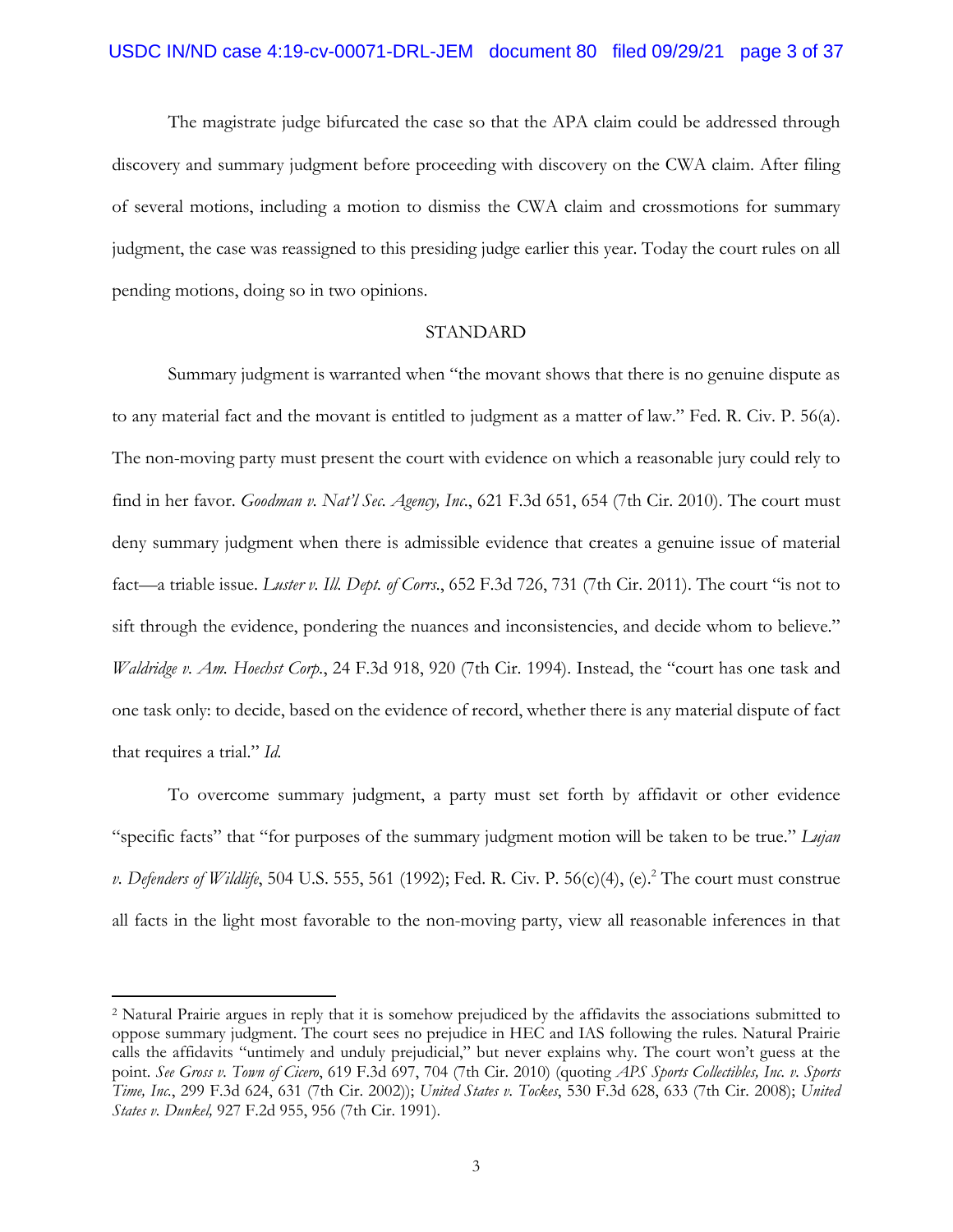party's favor, *Bellaver v. Quanex Corp*., 200 F.3d 485, 491-92 (7th Cir. 2000), and avoid "the temptation to decide which party's version of the facts is more likely true," *Payne v. Pauley*, 337 F.3d 767, 770 (7th Cir. 2003). In a case involving crossmotions for summary judgment, each party receives the benefit of all reasonable inferences drawn from the record when considering the opposing party's motion. *Tegtmeier v. Midwest Operating Eng'rs Pension Trust Fund*, 390 F.3d 1040, 1045 (7th Cir. 2004).

#### A. *The Court Denies Natural Prairie's Summary Judgment Motion.*

Natural Prairie argues that the associations lack both Article III and statutory standing. The associations contest this assertion. Apart from joining Natural Prairie's motion, the Corps filed a response disagreeing with certain of the arguments advanced in Natural Prairie's motion related to administrative standing. The court takes up these standing arguments in turn.

# 1. *The Associations Have Article III Standing to Sue the Corps for Violation of the Administrative Procedures Act.*

Natural Prairie argues that HEC and IAS lack constitutional standing because they aren't adversely affected by the Corps' approved jurisdictional determination. Natural Prairie claims that the agency's decision never impacted the HEC, IAS, or their properties. In short, the Corps' decision only impacted the farm, not the surrounding land.

The court must ensure its jurisdiction. *See Common Cause Ind. v. Lawson*, 937 F.3d 944, 949 (7th Cir. 2019); *Simic v. City of Chi.*, 851 F.3d 734, 738 (7th Cir. 2017). The United States Constitution confines the federal judiciary's power to "Cases" and "Controversies." U.S. Const. art. III § 2. For a case or controversy to exist, a plaintiff must have standing—an injury, fairly traceable to the defendant's conduct, that the court's decision will likely redress. *Uzuegbunam v. Preczewski*, 141 S. Ct. 792, 797 (2021); *Spokeo, Inc. v. Robins*, 136 S. Ct. 1540, 1547 (2016).

A plaintiff must have an actual stake in the dispute. *See Matlin v. Spin Master Corp.*, 979 F.3d 1177, 1181 (7th Cir. 2020). Without an actual stake, a court order is nothing more than legal advice an advisory opinion that lawyers, not judges, are paid to give. *See id.* The plaintiff's injury must be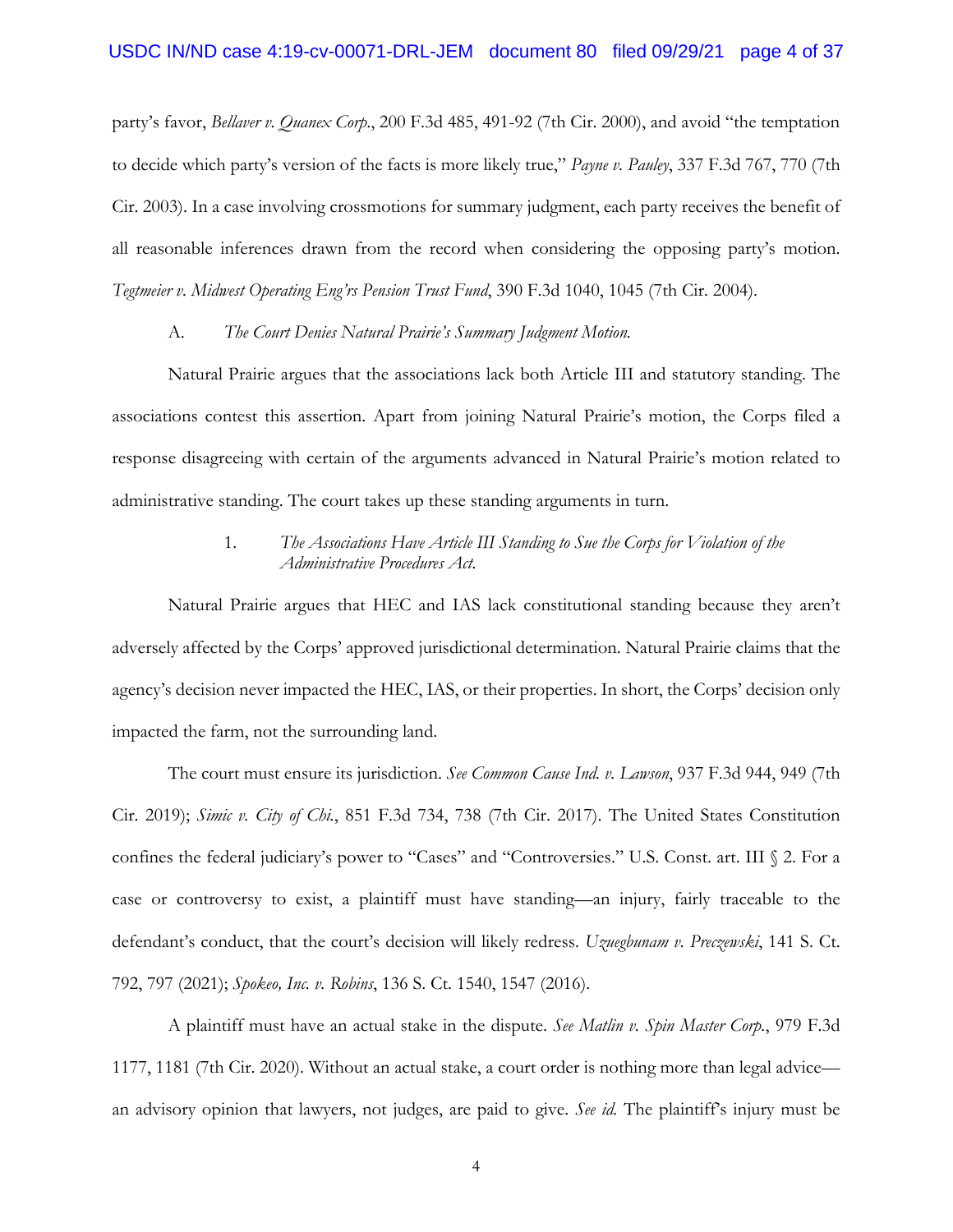## USDC IN/ND case 4:19-cv-00071-DRL-JEM document 80 filed 09/29/21 page 5 of 37

"concrete and particularized" and "actual or imminent, not conjectural or hypothetical." *Friends of the Earth, Inc. v. Laidlaw Environmental Services (TOC), Inc*., 528 U.S 167, 180-81 (2000) (quoting *Lujan*, 504 U.S. at 560-61). An association of members (such as HEC or IAS) has standing "when its members would otherwise have standing to sue in their own right, the interests at stake are germane to the organization's purpose, and neither the claim asserted nor the relief requested requires the participation of individual members in the lawsuit." *Id.* at 181 (citation omitted).

No one seriously contests the last two requirements. HEC and IAS are both Indiana environmental advocacy and conservation organizations whose members regularly use the Kankakee River areas, including downstream from the CAFO site. These organizations are devoted to protecting Indiana's waterways, wildlife, and wildlife habitat. The suit's subject matter pertains to these organizational *raisons d'être*. *See Retired Chi. Police Ass'n v. City of Chi.*, 7 F.3d 584, 607 (7th Cir. 1993) (need only show "an organization's litigation goals [are] pertinent to its special expertise and the grounds that bring its membership together"). And neither the claim nor requested relief require the indispensable participation of individual members, *see Hunt v. Wash. St. Apple Advertising Comm'n*, 432 U.S. 333, 343 (1977), particularly when declaratory or injunctive relief will inure to their benefit without individualized proof of damages, *see Retired Chi. Police*, 7 F.3d at 603. The dispute really centers on the first requirement—whether members of these organizations would have standing.

"[E]nvironmental plaintiffs adequately allege injury in fact when they aver that they use the affected area and are persons for whom the aesthetic and recreational values of the area will be lessened by the challenged activity." *See Friends of the Earth*, 528 U.S at 183 (quotation omitted). Injury in fact can be satisfied by an existing injury or an imminent threat of a future injury. *Hunt*, 432 U.S. at 342. For Article III standing, the injury analysis focuses on the person bringing suit without being limited to an injury to the environment of the offending site. *See Friends of the Earth*, 528 U.S at 181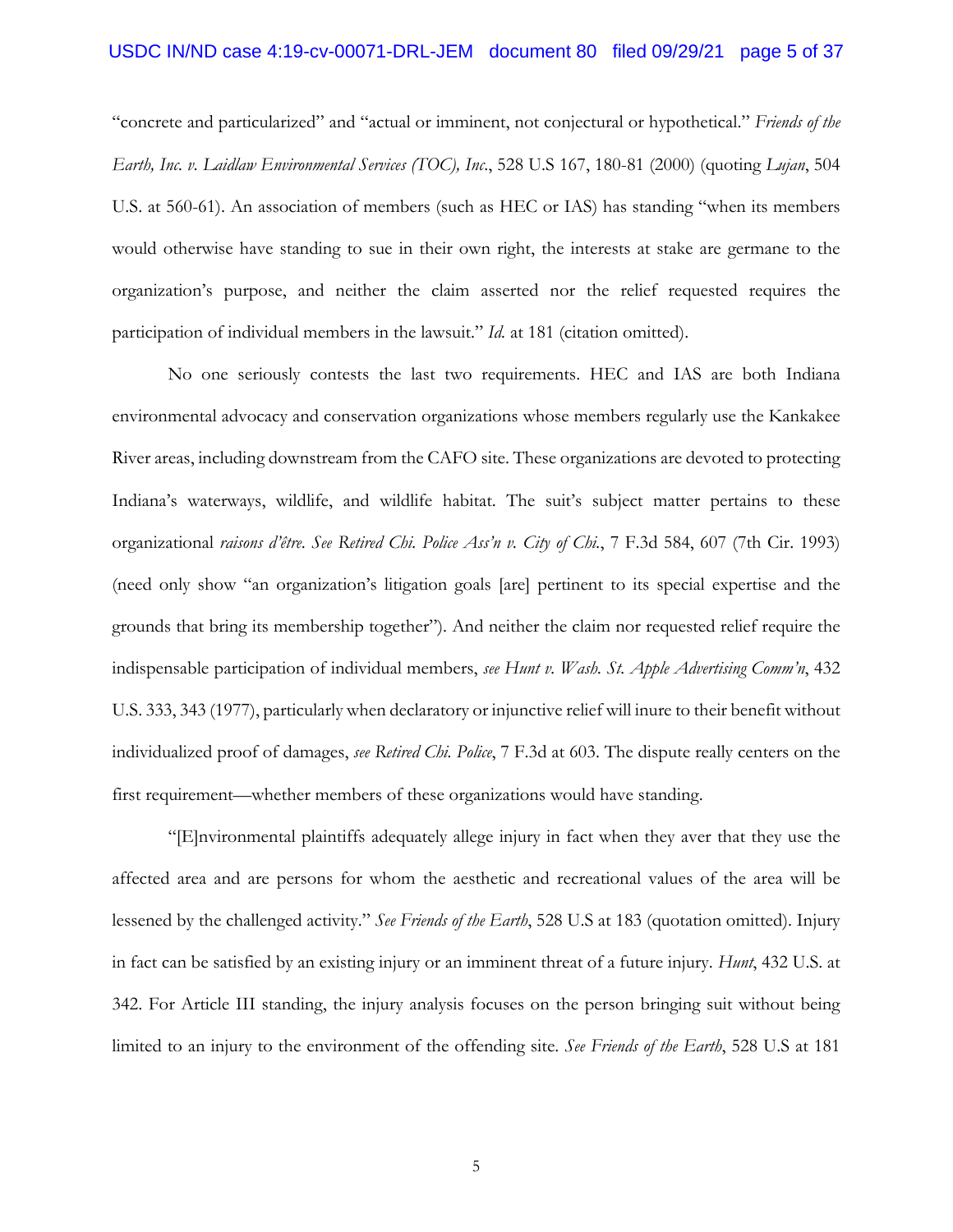### USDC IN/ND case 4:19-cv-00071-DRL-JEM document 80 filed 09/29/21 page 6 of 37

(finding injury in fact under Article III when a plaintiff no longer could enjoy recreational activities several miles downriver from a water treatment plant).

HEC and IAS sue for those citizen-members who live near the site and regularly use and enjoy the Kankakee River and its tributaries, wetlands, and surrounding natural areas that are downstream from the CAFO site, including the adjacent Kankakee Sands. They use these areas for recreational, scientific, aesthetic, spiritual, and conservation purposes, including swimming, picnicking, hiking, camping, kayaking, and viewing and enjoying wildlife and aquatic life. At least three members get their water from private wells downgradient of the site. Six sworn affidavits confirm their use and enjoyment of the Kankakee Sands [ECF 66].<sup>3</sup>

Based on their history, the citizen-members also say they plan to use this reserve in the future. They remain concerned that the manipulation of hydrology and drainage at the CAFO site will degrade these nature and wildlife areas and waters and diminish their ability to continue using and enjoying them. This isn't a passing fear. An Indiana wetland scientist and drainage expert opines that the Corps' decision and Natural Prairie's continued hydrological changes to the property will result in "a loss of stream and wetland functions on Natural Prairie's property that will alter hydrology and water quality downstream within Kankakee Sands" [ECF 66-1 ¶ 7]. She says such alteration "will have a significant and negative impact on the sensitive habitats restored at Kankakee Sands, and the rare plants and animals that rely on those habitats" [*id.*]. "[P]lants and animals that cannot tolerate disturbance and will cease to utilize the area" [*id.*].

Natural Prairie nevertheless argues that the associations lack standing because the injury relates to the Kankakee Sands—property adjacent to the farm, but not the farm. Its focus on the farmland alone seems myopic under the law. Natural Prairie relies on *Lujan v. National Wildlife Federation*, 497

<sup>3</sup> *See* ECF 66 Ex. 3 Thomas Vanes (resident member of HEC); Ex. 4 Alyssa Nyberg (resident member of HEC); Ex. 5 Gustaf Nyberg (resident member of HEC); Ex. 6 Barbara Lucas (resident member of IAS); Ex. 8 Debora Cutts (resident); & Ex. 9 Thomas Cutts (resident).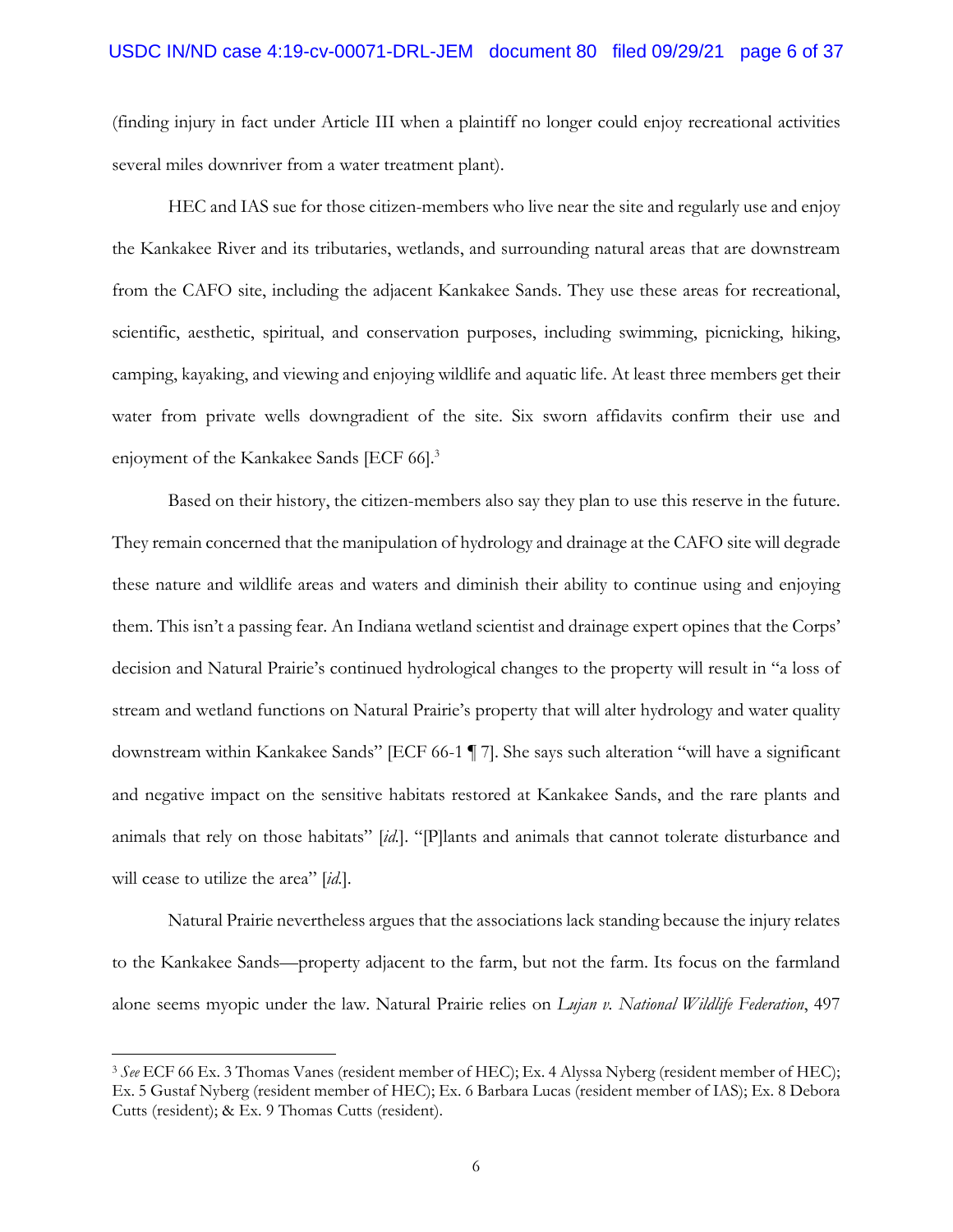U.S. 871, 888-89 (1990). There an environmental group submitted an affidavit at summary judgment from its citizen-member claiming that his use and enjoyment of federal lands "in the vicinity" of South Pass-Green Mountain, Wyoming would be adversely affected by a decision by the Bureau of Land Management to open 4,500 acres (within a 2-million-acre area) for mining activities. *Id.* at 886-87. This statement was altogether non-specific. *See id.* at 888-89. The Supreme Court held that a wildlife group must do more than state that "one of [its] members use[d] unspecified portions of an immense tract of territory, on some portions of which mining activity has occurred or probably will occur by virtue of the governmental action." *Id.* at 889.

Natural Prairie reads too much into this decision by arguing that the injury must occur to the contested property, not to a site adjacent to it. The decision echoes the requirements of standing that the injury be not just concrete but particularized. In addition, the decision rests on Rule 56(e)'s requirement that affidavits state "specific facts" to oppose summary judgment. *See id.* Point of fact, in *Friends of the Earth,* 528 U.S. at 183-85, an environmental group established standing when a wastewater treatment facility affected the recreational use of a river several miles downstream. Affiants explained that the facility's discharges created "reasonable concerns" and "directly affected [their] recreational, aesthetic, and economic interests," despite exercising these interests miles away from the plant. *Id.* at 183-84. Distinguishing this outcome from *Lujan*, the court noted that the submissions in *Friends of the Earth* presented "dispositively more than the mere general averments and conclusory allegations [previously] found inadequate." *Id.* at 184.

This case does too. Affidavits present specific facts, supported by expert testimony, that suffice. In doing so, HEC and IAS fall squarely within the examples of third-parties who likewise have secured standing, *see id.* at 183, including under the APA, *see*, *e.g.*, *Bennett v. Spear*, 520 U.S. 154, 167-68, 179 (1997); *Sauk Prairie Conservation Alliance v. U.S. Dept. of Interior*, 944 F.3d 664, 670 (7th Cir. 2019); *cf. Sierra Club v. Morton*, 405 U.S. 727, 734-35 (1972) (organization may have standing to challenge the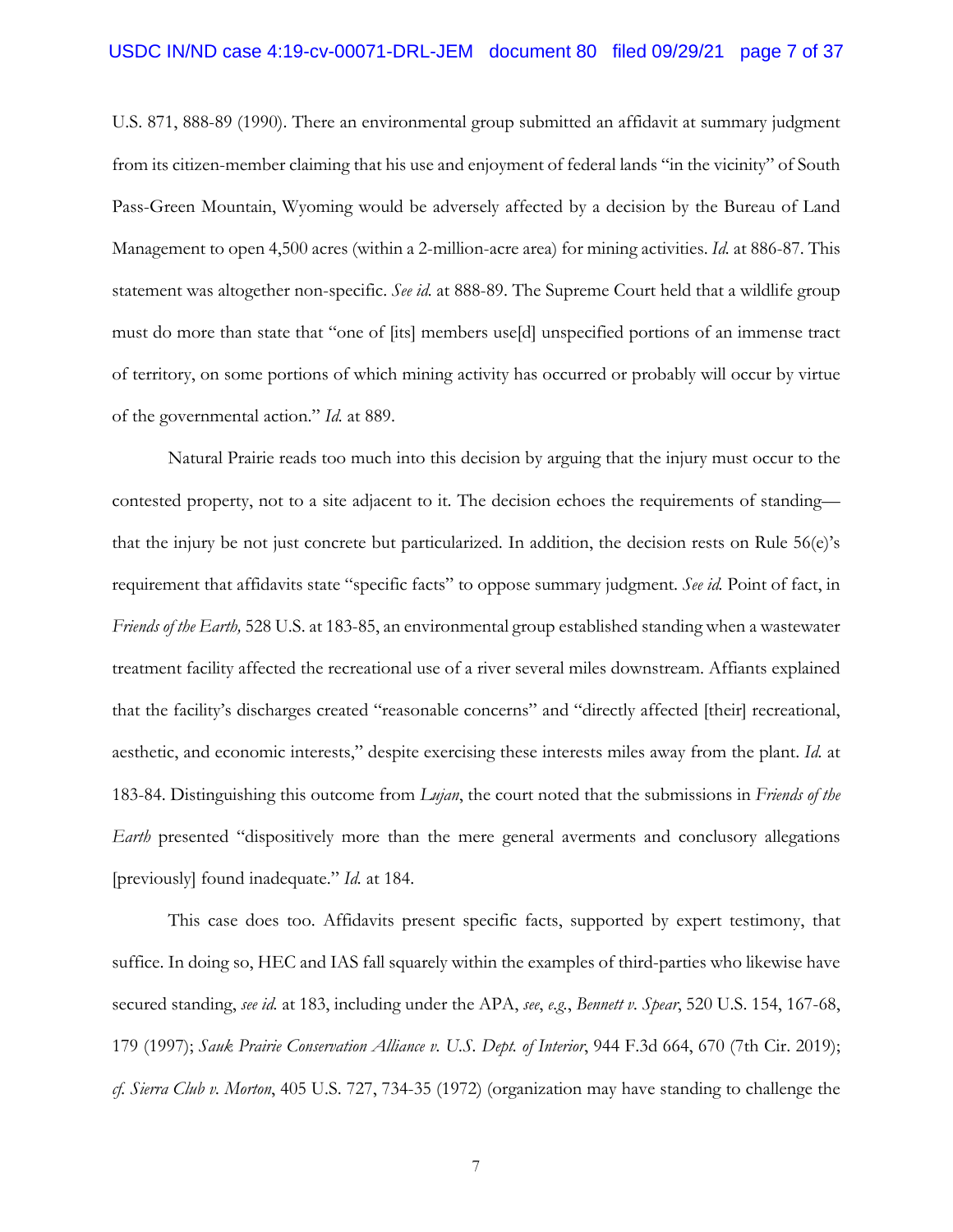### USDC IN/ND case 4:19-cv-00071-DRL-JEM document 80 filed 09/29/21 page 8 of 37

lessened aesthetic and recreational value of a nearby area, though only those who use the property). Natural Prairie's offer of the *NAHB* saga for a contrary view is astigmatic. *See Nat'l Assoc. of Home Builders v. EPA*, 731 F. Supp.2d 50 (D.D.C. 2010), *aff'd* 667 F.3d 6 (D.C. Cir. 2011); *Nat'l Assoc. of Home Builders v. EPA*, 956 F. Supp.2d 198 (D.D.C. 2013), *aff'd* 786 F.3d 34 (D.C. Cir. 2015).

The associations must also show that this injury to its citizen-members is "fairly traceable" to the defendant's actions. *See Friends of the Earth*, 528 U.S at 181-82. Whether an injury is fairly traceable to the alleged harm requires a "relatively modest" showing, *Bennett*, 520 U.S. at 171, less than proximate cause, *Lexmark Intern., Inc. v. Static Control Components, Inc.*, 572 U.S. 118, 134 n.6 (2014).

"When a plaintiff's asserted injury arises from the government's failure to regulate someone other than the plaintiff, causation ordinarily hinges on the response of the regulable third party to the government inaction." *Lac Du Flambeau Band of Lake Superior Chippewa Indians v. Norton*, 422 F.3d 490, 500-01 (7th Cir. 2005) (internal quotations and alterations omitted). Thus, the test is not whether injury to a property alone can be fairly traceable to the defendant's actions or the alleged injury occurred within the physical boundaries of the defendant's property, as Natural Prairie argues, but instead whether the injury to the person is fairly traceable to the agency's and landowner's actions. *See Friends of the Earth*, 528 U.S at 181-82.

A wetland and erosion scientist directly attributes the consequence of the Corps' decision, and the prior and ongoing actions by Natural Prairie, to "a loss of stream and wetland functions on Natural Prairie's property that will alter hydrology and water quality downstream within Kankakee Sands" [ECF 66-1 ¶ 7]. This alteration, the associations' scientist concludes, "will have a significant and negative impact on the sensitive habitats restored at Kankakee Sands, and the rare plants and animals that rely on those habitats—plants and animals that cannot tolerate disturbance and will cease to utilize the area" [*id.*]. The citizens' injury, as attested in their sworn statements, relates to a lessening of their recreational, aesthetic, ecological, and scientific uses of the surrounding area—a use, the associations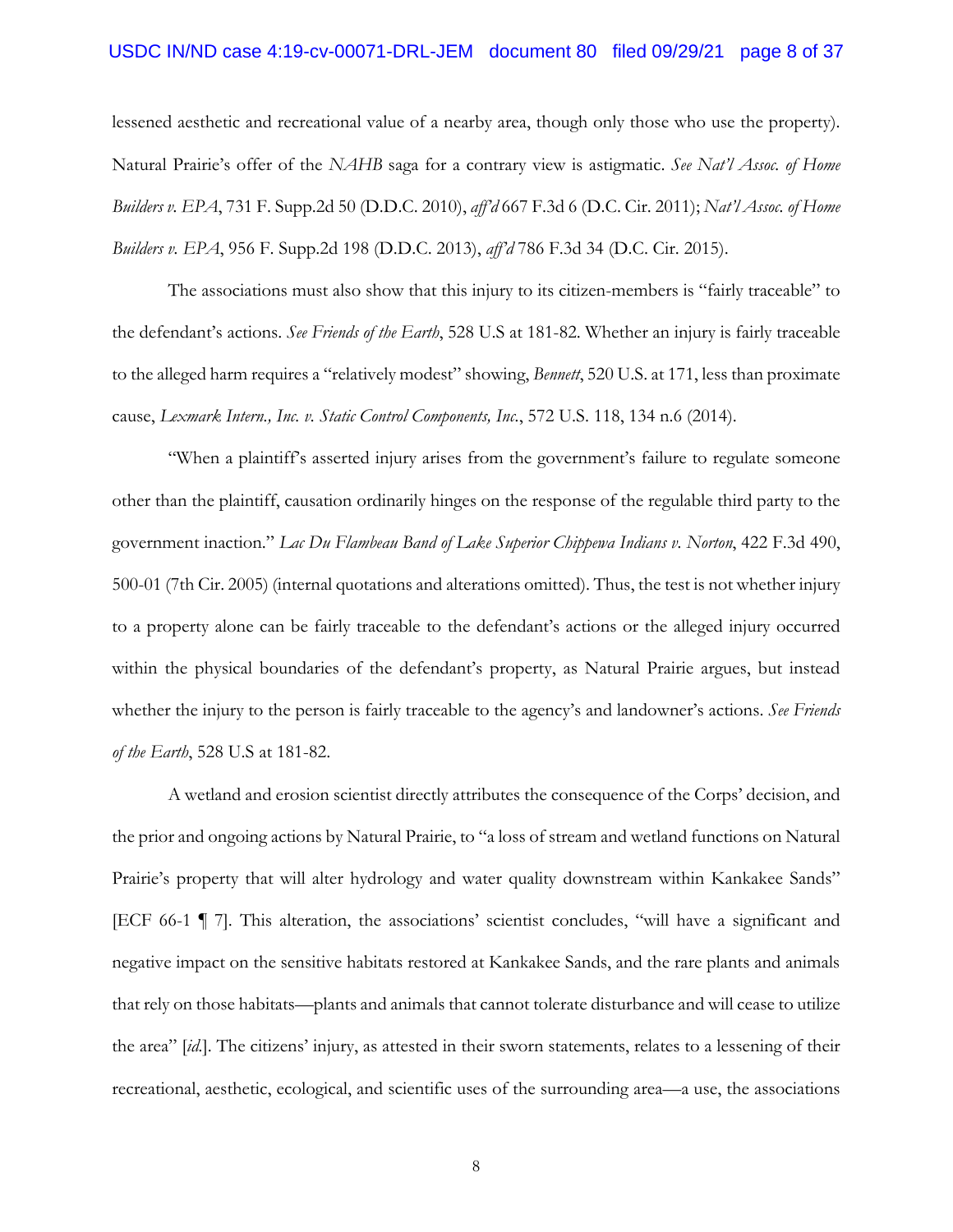# USDC IN/ND case 4:19-cv-00071-DRL-JEM document 80 filed 09/29/21 page 9 of 37

show through their scientist, that will be significantly diminished, if not eliminated, because of the actions of the Corps and Natural Prairie. The associations have has met the relatively modest showing that the injury today can be fairly traced to the government's jurisdictional determination, and its impact on Natural Prairie's actions. *See Bennett*, 520 U.S. at 171; *Lujan*, 504 U.S. at 561-62.

Finally, the associations must show that a decision will redress their citizen-members' injury. They "need not show that a favorable decision will relieve [their] every injury." *Massachusetts v. EPA*, 549 U.S. 497, 525 (2007) (citation omitted). Rather, they simply need to show "that a favorable decision will relieve a discrete injury to [them]." *Id.* "[A]s long as there is some nonnegligible, nontheoretical, probability of harm that the plaintiff's suit if successful would redress . . . the fact that a loss or other harm on which a suit is based is probabilistic rather than certain does not defeat standing." *Am. Bottom Conservancy v. U.S. Army Corps. of Eng'rs*, 650 F.3d 652, 658 (7th Cir. 2011) (if an environmental group concerned about pollution knocks out a Corps permit to build a site that will pollute, the injury is redressable).

HEC and IAS argue that redressability is satisfied because knocking out the Corps' jurisdictional determination will incentivize Natural Prairie to avoid or mitigate the effect of filling and draining these waters, thereby limiting the impact on the downstream hydrology and the citizenmembers' recreational and aesthetic use and enjoyment of the land. They say a decision to vacate the jurisdictional decision will reduce the risk that Natural Prairie will undertake those otherwise unlawful activities.

Though this outcome is one possibility, and perhaps far from certain, this doesn't defeat standing. *See id.* Should a jurisdictional decision be reexamined by the Corps, and subsequently changed, Natural Prairie's actions on the land would be subject to various regulatory requirements designed, in part, to limit its impact on other ecological and hydrologic features. This nonnegligible possibility of redress is sufficient for standing. *See id.* Article III standing thus exists. The court has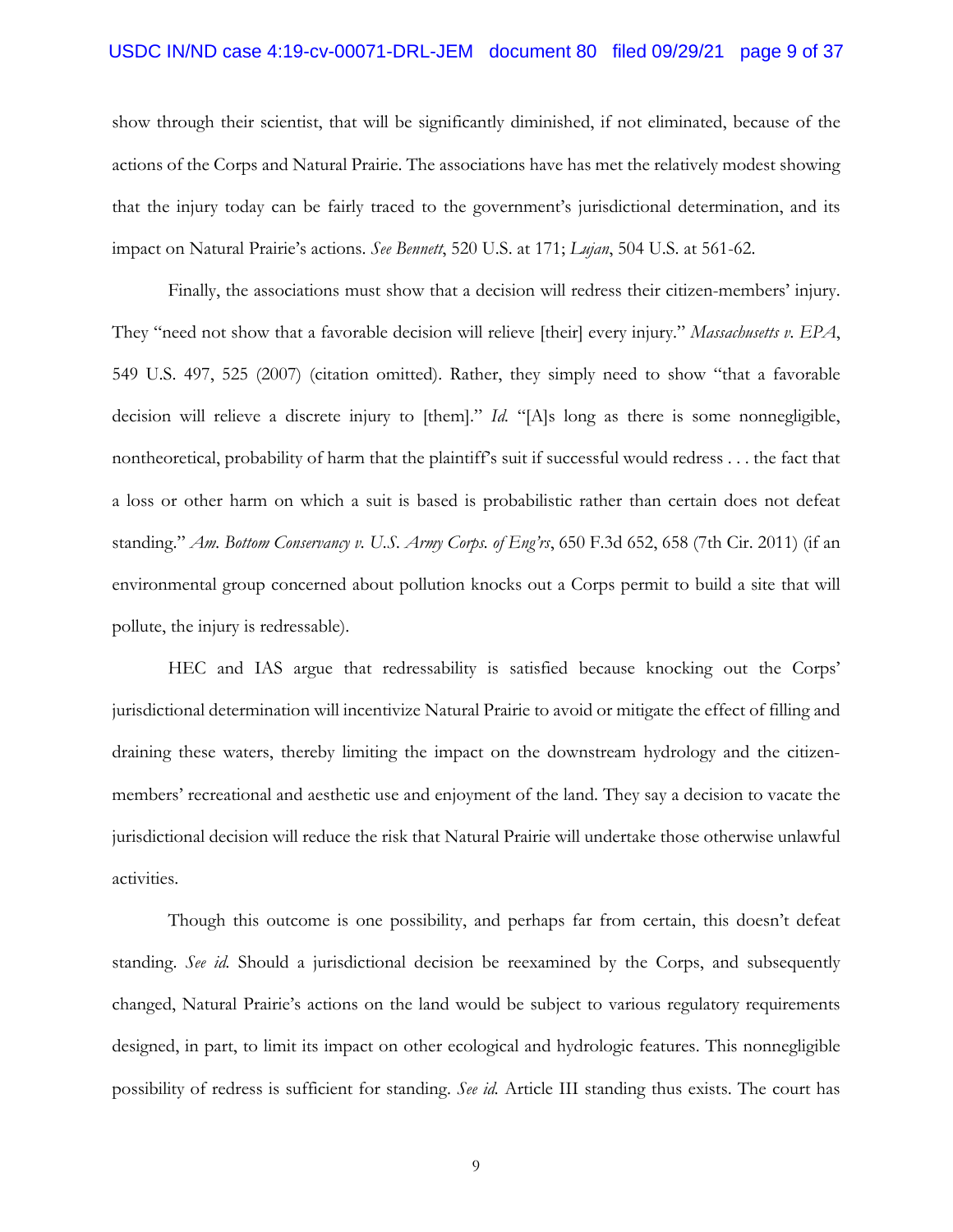subject matter jurisdiction so long as one plaintiff has standing. *See Horne v. Flores*, 557 U.S. 433, 446 (2009).

### 2. *The Associations Have Statutory Standing to Challenge the Corps' Decision.*

To seek judicial review of administrative actions under the APA, the associations must show that they has been "adversely affected or aggrieved by agency action within the meaning of the relevant statute." 5 U.S.C. § 702. They must demonstrate an injury in fact and that they have an interest within the "zone-of-interests" protected by the relevant statute. *See Lujan*, 497 U.S. at 883; *see generally Ass'n of Data Processing Serv. Orgs., Inc. v. Camp*, 397 U.S. 150, 154 (1970) ("That interest, at times, may reflect aesthetic, conservational, and recreational as well as economic values.") (quotations omitted). Even when constitutional standing exists, the prudential zone-of-interest test must be satisfied. *Am. Fed'n of Gov't Emps., Loc. 2119 v. Cohen*, 171 F.3d 460, 465 (7th Cir. 1999). This requirement is "founded in concern about the proper—and properly limited—role of the courts in a democratic society." *Id.* at 468 (citation omitted).

"In cases where the plaintiff is not itself the subject of the contested regulatory action, the test denies a right of review if the plaintiff's interests are so marginally related to or inconsistent with the purposes implicit in the statute that it cannot reasonably be assumed that Congress intended to permit the suit." *Clarke v. Securities Indus. Ass'n*, 479 U.S. 388, 399-400 (1987); *see also Am. Fed'n*, 171 F.3d at 469. Nevertheless, it is not a test that is intended to be "particularly demanding." *Clarke*, 479 U.S. at 400 (noting that "there need be no indication of congressional purpose to benefit the would-be plaintiff"). To assess the zone of interest, a court must "first discern the interests arguably . . . to be protected by the statutory provision at issue . . . then inquire whether the plaintiff's interests affected by the agency action in question are among them." *Am. Fed'n*, 171 F.3d at 469.

 Congress's stated intention by passing the CWA was "to restore and maintain the chemical, physical, and biological integrity of the Nation's waters." 33 U.S.C. § 1251(a). One method for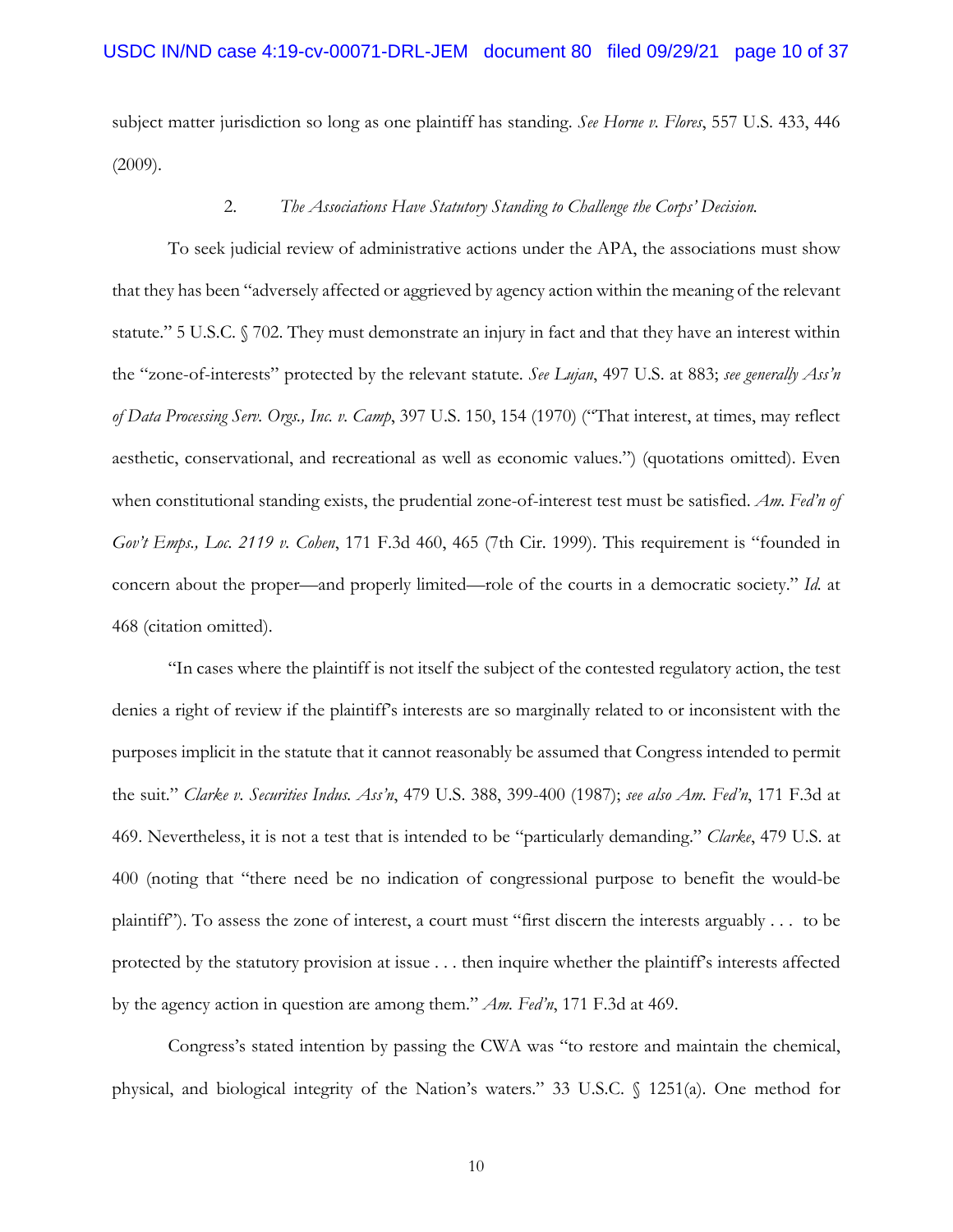#### USDC IN/ND case 4:19-cv-00071-DRL-JEM document 80 filed 09/29/21 page 11 of 37

achieving this goal is requiring permits for "the discharge of dredged or fill material into the navigable waters at specified disposal sites." 33 U.S.C. § 1344(a). A jurisdictional wetland is considered part of the country's waters. 33 C.F.R.  $\sqrt{328.3(a)(4)}$ .

Comparing this congressional intention with the basis of this suit, the complaint aims to challenge the procedural foundation of the Corps' jurisdictional decision—thus to prevent continued and future alterations to the hydrology of the site draining "into jurisdictional waters that impact neighboring wetlands, nature areas, and wildlife habitat" [ECF 66 at 15]. The consequence of Natural Prairie's hydrologic alterations, according to the associations, is a "significant and negative impact on the sensitive habitats restored at Kankakee Sands" leading to "the rare plants and animals that rely on those habitats . . . ceas[ing] to utilize the area" and injuring the citizens who enjoy these features [ECF 66-1 ¶ 7]. This protectionist goal falls within the statute's stated purpose of maintaining "the chemical, physical, and biological integrity of the Nation's waters," 33 U.S.C. § 1251(a), and the statutory provision's purpose to regulate discharge into the Nation's navigable waters, 33 U.S.C. § 1344(a), so this suit falls within the statute's zone of interest. The associations thus have statutory standing.

# 3. *The Corps' Administrative Jurisdictional Decision is a Reviewable Final Administrative Action.*

Natural Prairie next argues that the associations are prohibited from seeking judicial review of the jurisdictional decision because it wasn't a final administrative action as to them. The associations now joined by the Corps on this point—explain that the operative question is the action's finality.

For an agency's action to be judicially reviewable, it must "mark the consummation of the agency's decisionmaking process—it must not be of a merely tentative or interlocutory nature[—but] must be one by which rights or obligations have been determined, or from which legal consequences will flow." *U.S. Army Corps of Eng'rs v. Hawkes Co.*, 136 S. Ct. 1807, 1813 (2016) (citing *Bennett*, 520 U.S. at 177-78). An administrative jurisdictional determination is a final agency action. 33 C.F.R. § 320.1(a)(6) ("A determination pursuant to this authorization shall constitute a Corps final agency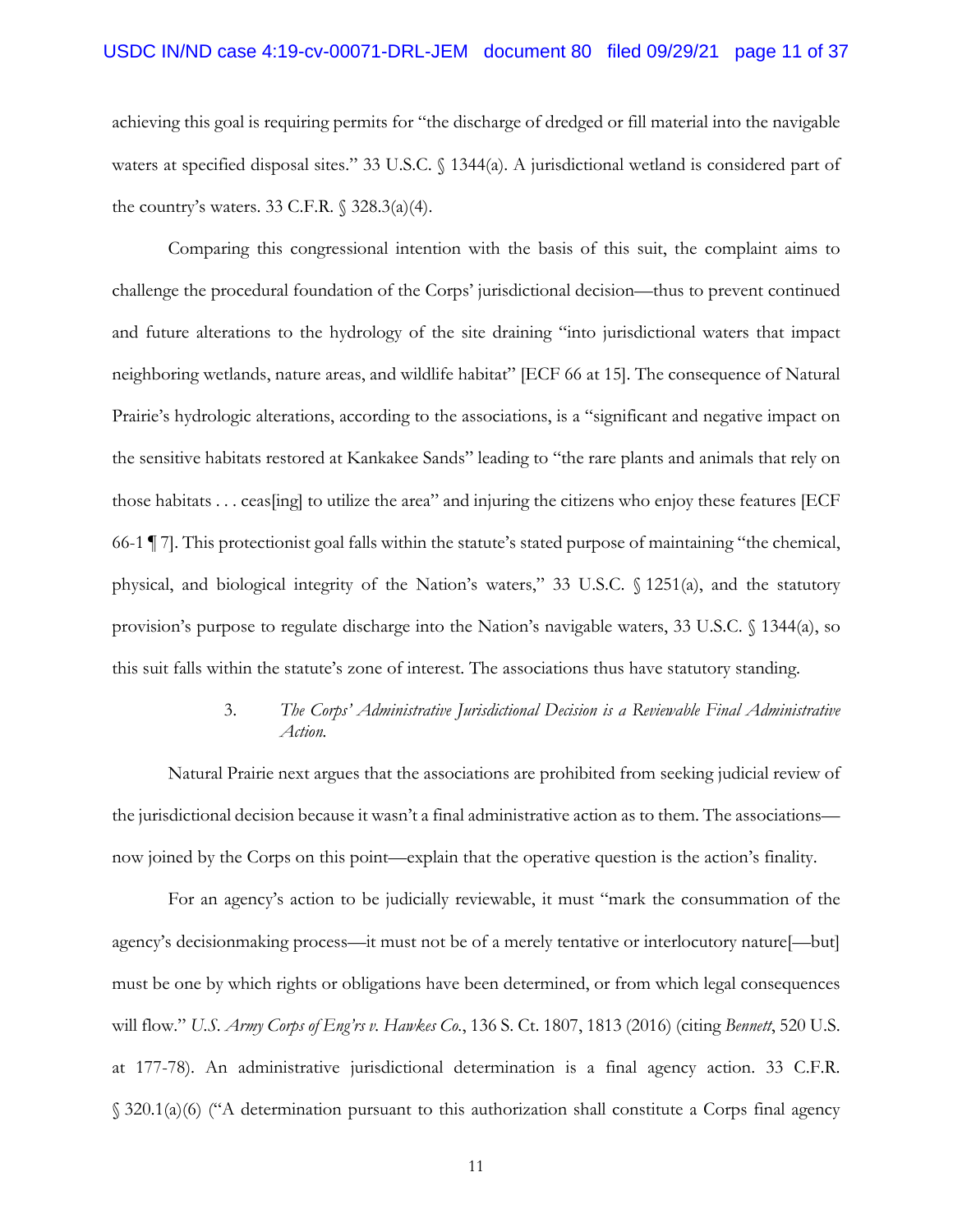action."). A negative jurisdictional determination—when the Corps declines jurisdiction, as occurred here—likewise is a final agency action precisely because legal consequences flow from it. *See Hawkes*, 136 S. Ct. at 1814 (negative jurisdictional determinations carry legal consequences). For example, a negative jurisdictional determination binds the government to the position that no jurisdictional waters are present for five years. *Id.*

Natural Prairie acknowledges that a jurisdictional decision is a final agency action, but nonetheless argues that it is the only party who could seek judicial review. To the extent that Natural Prairie argues that a third-party lacks standing to bring a claim under the APA, it is wrong. *See Friends of the Earth*, 528 U.S at 183 (association had standing to sue under the APA based on pollution by a regulated entity); *Bennett*, 520 U.S. at 177-179 (third-parties impacted by agency action have standing to bring an APA claim); *Lujan*, 497 U.S. at 885 (third-party organization has standing to sue under APA if citizen-members establish an injury in fact); *see also Sauk Prairie*, 994 F.3d at 670 (finding standing for a conservation group to sue the Department of Interior for decisions made about a Wisconsin state park).

To the extent Natural Prairie argues that the legal consequences of a final agency action must be borne by the plaintiff, it is also wrong. The existence of a legal consequence is the relevant inquiry for third-party APA claims, not who bears them. *See, e.g.*, *Bennett*, 520 U.S. at 177-78 (third-party irrigation districts and ranchers could bring a claim even when the legal consequences of an administrative action were borne by a different government agency). The Corps' decision is a final and reviewable agency decision.

# 4. *The Associations Aren't Precluded from Suing Because of a Failure to Exhaust Administrative Remedies.*

Next, Natural Prairie argues that the associations failed to exhaust alternative regulatory and (argued in reply) judicial remedies. The associations—once more joined by the Corps—argue that the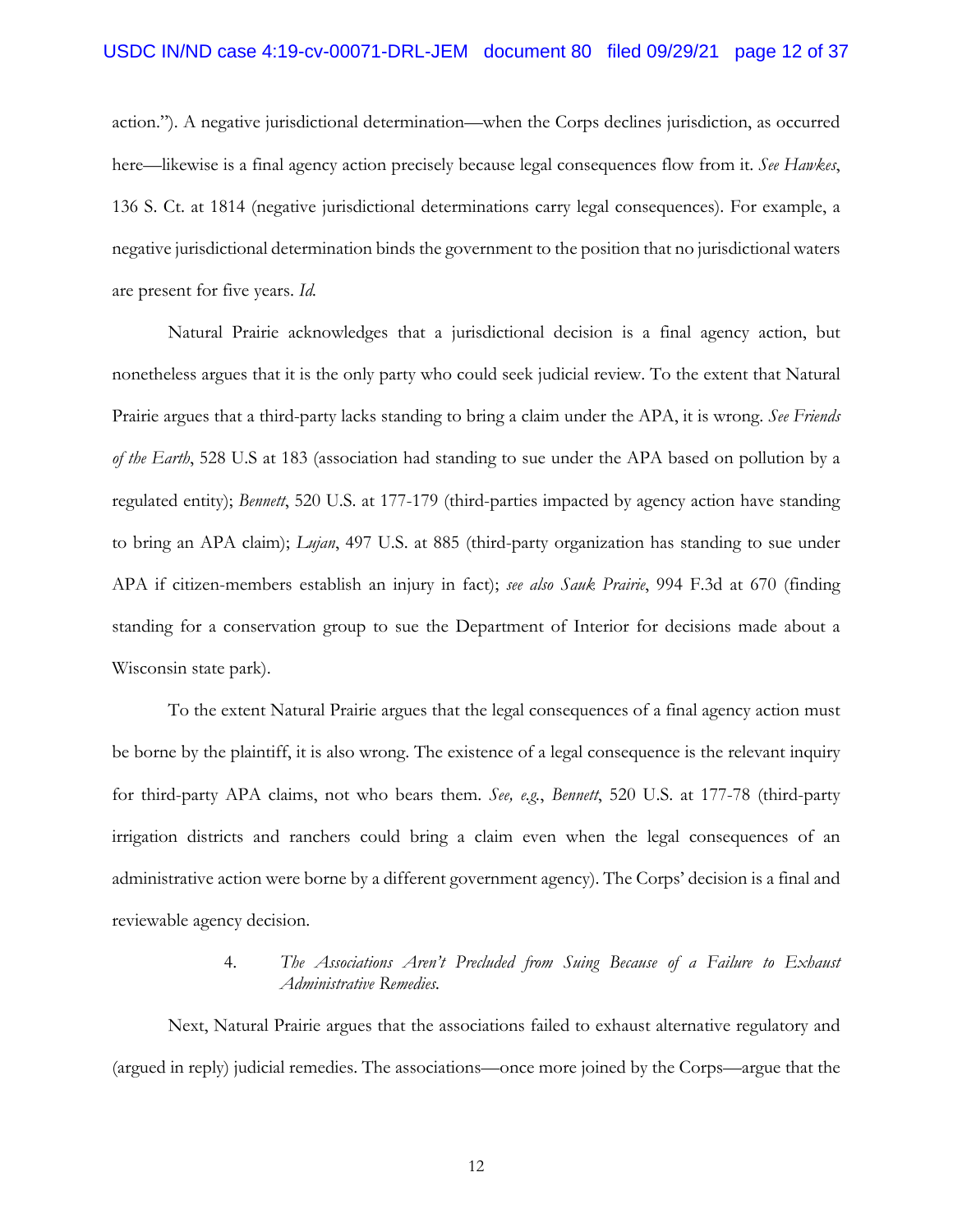# USDC IN/ND case 4:19-cv-00071-DRL-JEM document 80 filed 09/29/21 page 13 of 37

statutory requirement to exhaust administrative remedies before seeking judicial review only binds an applicant, not third-parties.

"No affected party may file a legal action in the Federal courts based on a permit denial or a proffered permit until after a final Corps decision has been made and the appellant has exhausted all applicable administrative remedies under this part." 33 C.F.R. § 331.12(a). The regulations define "affected party" as "a permit applicant, landowner, a lease, easement or option holder (*i.e.,* an individual who has an identifiable and substantial legal interest in the property) who has received an approved [jurisdiction determination], permit denial, or has declined a proffered individual permit." 33 C.F.R. § 331.2.

First, the plain text of this exhaustion provision obligates administrative review by the affected applicant only when the agency finds jurisdiction and denies a permit (or proffer). 33 C.F.R. § 331.12(a). Those aren't the circumstances here. Second, the plain text requires exhaustion by a defined applicant, but the associations fall outside that definition. They own no land. They have no real property interest in the site. They never applied for a jurisdictional determination. No one argues that this definitional regulation isn't a fair exercise of authority.

To sidestep this plain reading, Natural Prairie argues in reply that the associations also cannot sue under the APA because they have a remedy under the CWA. Arguments first made or developed in reply are waived. *See Wonsey v. City of Chi.*, 940 F.3d 394, 398 (7th Cir. 2019). The merits dispose of this argument too.

An agency action is only reviewable when it is final and "there is no other adequate remedy in a court." 5 U.S.C. § 704. This latter limitation "has been almost completely ignored in judicial opinions." *Bowen v. Massachusetts*, 487 U.S. 876, 902 (1988). Nevertheless, "the provision as enacted . . . makes it clear that Congress did not intend the general grant of review in the APA to duplicate existing procedures for review of agency action." *Id.* at 903; *see also Bennett*, 520 U.S. at 175 (ability to bring an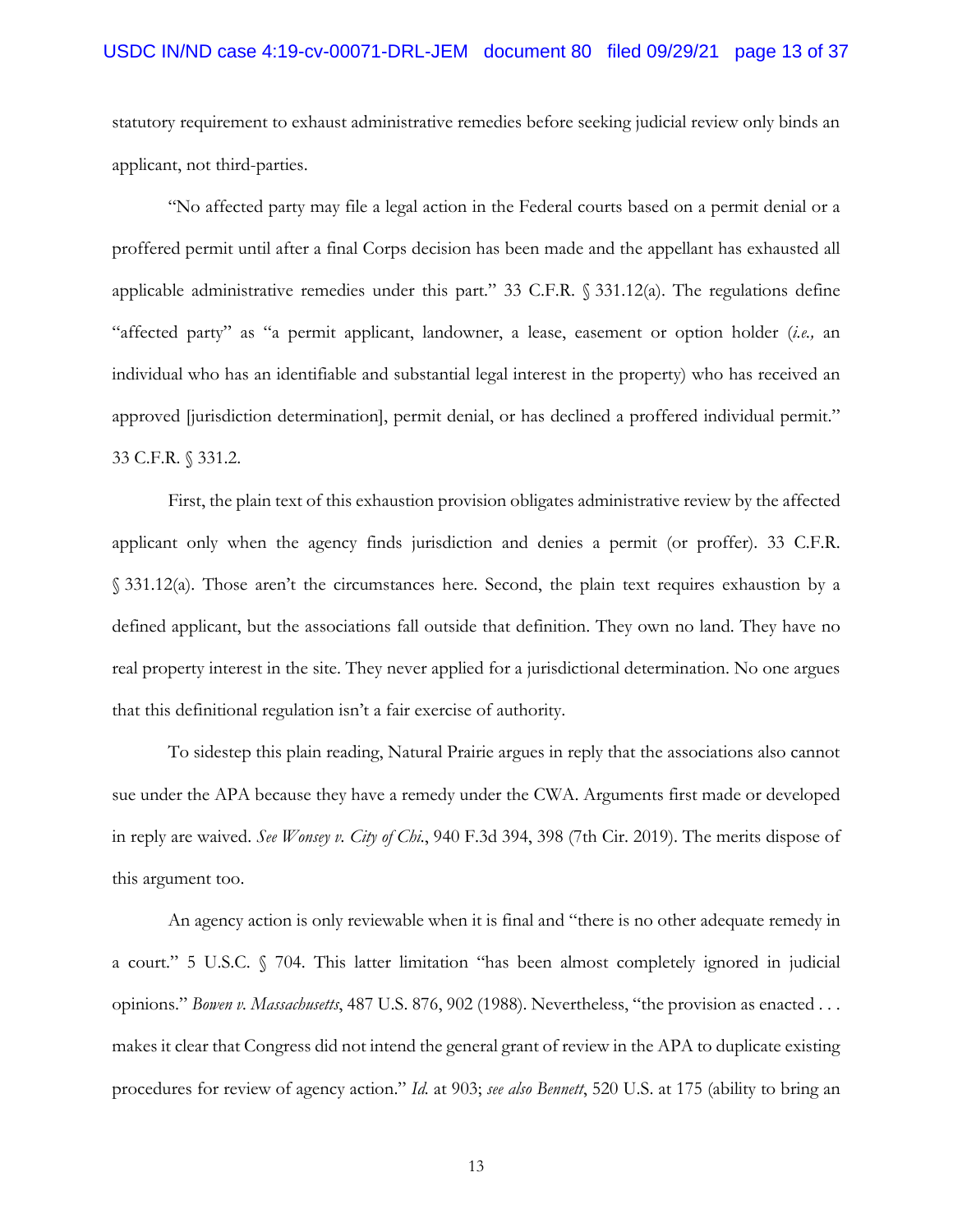### USDC IN/ND case 4:19-cv-00071-DRL-JEM document 80 filed 09/29/21 page 14 of 37

APA claim against the government for failure to undertake administrative duties was dependent on the outcome of a citizen suit against the agency head for the same claim). This limitation precludes judicial review of an agency's action only when another mechanism exists to review it. *See Bowen*, 487 U.S. at 903*.* A CWA claim doesn't preclude judicial review under the APA. *See Sackett v. EPA*, 566 U.S. 120, 131 (2012). Failure to exhaust isn't a defense here. For all these reasons, the court denies Natural Prairie's summary judgment motion.

#### B. *The Corps' Administrative Jurisdiction Determination was Arbitrary and Capricious.*

The court turns to the main event: review of the Corps' decision that the drainage tributaries and the wetland-like areas of the farm weren't jurisdictional waters. The associations argue that the Corp's determination was arbitrary and capricious. The Corps responds, and cross-moves, that its review was adequate and in accordance with the law. Natural Prairie joins the Corps' crossmotion.

#### 1. *The Administrative Procedures Act Governs the Court's Review.*

The APA "sets forth the procedures by which federal agencies are accountable to the public and their actions subject to review by the courts." *Dept. of Homeland Sec. v. Regents of the Univ. of California*, 140 S. Ct. 1891, 1905 (2020) (citing *Franklin v. Massachusetts*, 505 U.S. 788, 796 (1992)). "It requires agencies to engage in reasoned decision making." *Id.* (quoting *Michigan v. EPA*, 576 U.S. 743, 750  $(2015)$ .

Under the APA, a court may set aside an agency action or conclusion when it is "arbitrary, capricious, an abuse of discretion, or otherwise not in accordance with law." 5 U.S.C. § 706(2)(a); *see also Rapanos v. United States*, 547 U.S. 715, 786 (2006) (Kennedy, J., concurring); *Orchard Hill Building Co. v. United States Army Corps of Engineers*, 893 F.3d 1017, 1021 (7th Cir. 2018) (Justice Kennedy's concurrence controls). An agency's determination is arbitrary and capricious if it relied on factors Congress did not intend it to consider, offers explanations for its actions that "run counter to the evidence before the agency," makes a determination that "is so implausible that it could not be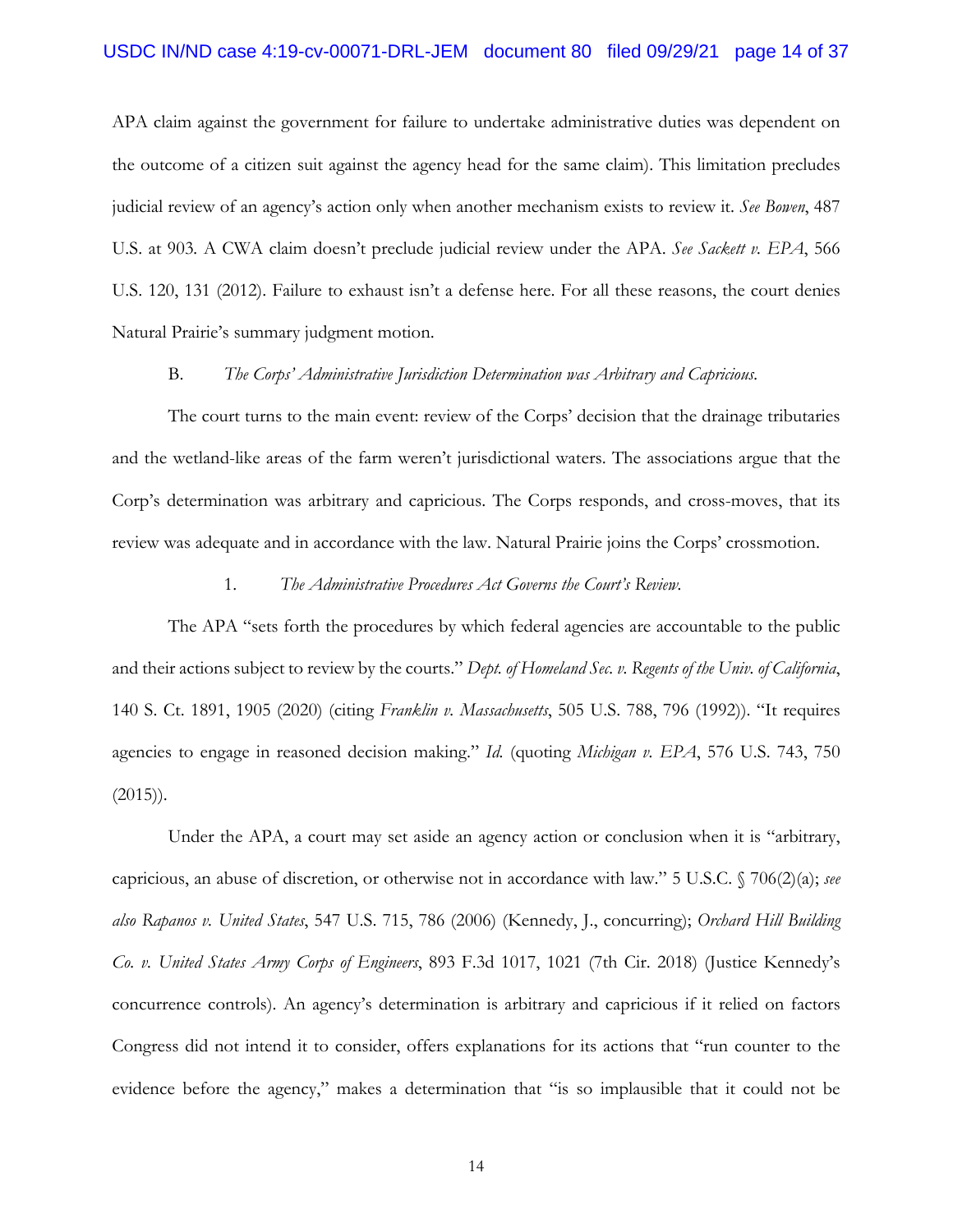#### USDC IN/ND case 4:19-cv-00071-DRL-JEM document 80 filed 09/29/21 page 15 of 37

ascribed to a difference in view or the product of agency expertise," or entirely failed to consider relevant factors. *Zero Zone, Inc. v. U.S. Dept. of Energy*, 832 F.3d 654, 668 (7th Cir. 2016); *Sierra Club v. Marita*, 46 F.3d 606, 619 (7th Cir. 1995).

A court's scope of review is "narrow and a court must not substitute its judgment for that of the agency." *Abraham Lincoln Mem'l Hosp. v. Sebelius*, 698 F.3d 536, 547 (7th Cir. 2012). It must "review the entire record and, even if [it] disagree[s] with an agency's action, [it must] uphold the action if the agency considered all of the relevant factors and [the court] can discern a rational basis for the agency's choice." *Boucher v. U.S. Dept. of Agric.*, 934 F.3d 530, 547 (7th Cir. 2019) (quotations omitted). That said, narrow does not mean "toothless." *Pioneer Trail Wind Farm, LLC v. Fed. Energy Regul. Comm'n*, 798 F.3d 603, 608 (7th Cir. 2015). "The APA requires meaningful review." *Dickinson v. Zurko*, 527 U.S. 150, 162 (1999). A "reviewing court should not attempt . . . to make up" for deficiencies or holes in an agency's reasoning and should not "supply a reasoned basis for the agency's action that the agency itself has not given." *Zero Zone*, 832 F.3d at 668.

Instead, a court should conduct a meaningful review of the agency's work and not "rubberstamp" conclusions merely because they are the product of the agency's deliberative process. *Orchard Hill*, 893 F.3d at 1024; *see also Dickinson*, 527 U.S. at 162. When "the Corps base[s] its conclusions on evidence [that is] so inadequate and misleading," the court's review should be scrutinous. *Van Abbema v. Fornell*, 807 F.2d 633, 639 (7th Cir. 1986) (assessing a permit approved under the National Environmental Protection Act). "If the Corps bases its conclusions on entirely false premises or information, even when its attention is specifically directed to possible defects in its information, [a reviewing court] would have difficulty describing its conclusions as reasoned; [it] would have to call them arbitrary and capricious." *Id.* (citing *Sierra Club v. U.S. Army Corps of Eng'rs,* 701 F.2d 1011, 1035 (2d Cir. 1983) ("A decision made in reliance on false information, developed without an effort in objective good faith to obtain accurate information, cannot be accepted as a 'reasoned' decision.")).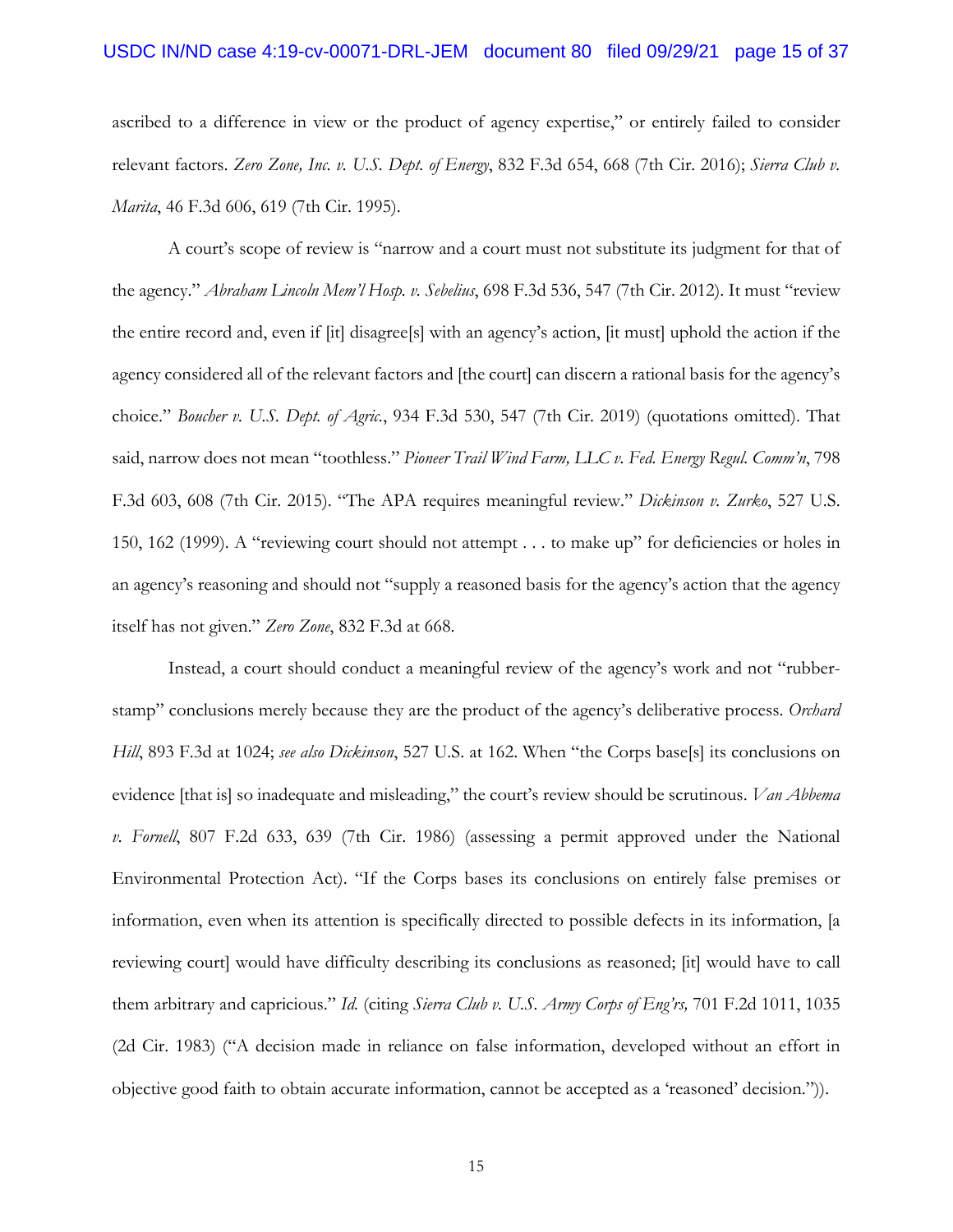### 2. *The Clean Water Act Federally Regulates United States Waters.*

There is a lot of water in the United States. Through extensive industrialization and growth, some of that water has become polluted. To respond to these concerns, Congress passed the CWA in 1972. The CWA's purpose was to "restore and maintain the chemical, physical, and biological integrity of the Nation's waters." 33 U.S.C. § 1251(a). To accomplish this goal, the CWA prohibits "the discharge of any pollutant by any person" without a permit. 33 U.S.C. § 1311(a). The term "pollutant" is broadly defined to mean "dredged spoil, solid waste, incinerator residue, sewage, garbage, sewage sludge, munitions, chemical wastes, biological materials, radioactive materials, heat, wrecked or discarded equipment, rock, sand, cellar dirt and industrial, municipal, and agricultural waste discharged into water." 33 U.S.C. § 1362(6).

"The Secretary of the Army, acting through the Chief of Engineers of the Army Corps of Engineers, may issue permits for discharge of dredged or fill material into the navigable waters at specified disposal sites." *Rapanos*, 547 U.S. at 760. Navigable waters are defined under the act as "waters of the United States." 33 U.S.C. § 1362(7). The Corps further defines waters of the United States to include "[w]etlands adjacent to waters" and "[t]ributaries of waters," but not "prior converted cropland." 33 C.F.R. §§ 328.3(a)(5), (7)-(8) (1986).4

If a party wants to build, dredge, fill, or otherwise alter water on its property, it is prudent to determine first whether the water is regulated (that is, jurisdictional). When a party seeks a jurisdictional determination, the Corps dispatches its "district engineers to issue formal determinations concerning the applicability of the Clean Water Act . . . to activities or tracts of land and the applicability of general permits or statutory exemptions to proposed activities." 33 C.F.R. § 320.1(a)(6).

<sup>4</sup> The Clean Water Rule was amended in 2015, but its implementation was enjoined in Indiana at the time of Natural Prairie's jurisdictional determination. Congressional Reporting Service, *"Waters of the United States" (WOTUS): Current Status of the 2015 Clean Water Rule* 6 (Dec. 12, 2018). Therefore, the pre-2015 rule and definitions govern this suit.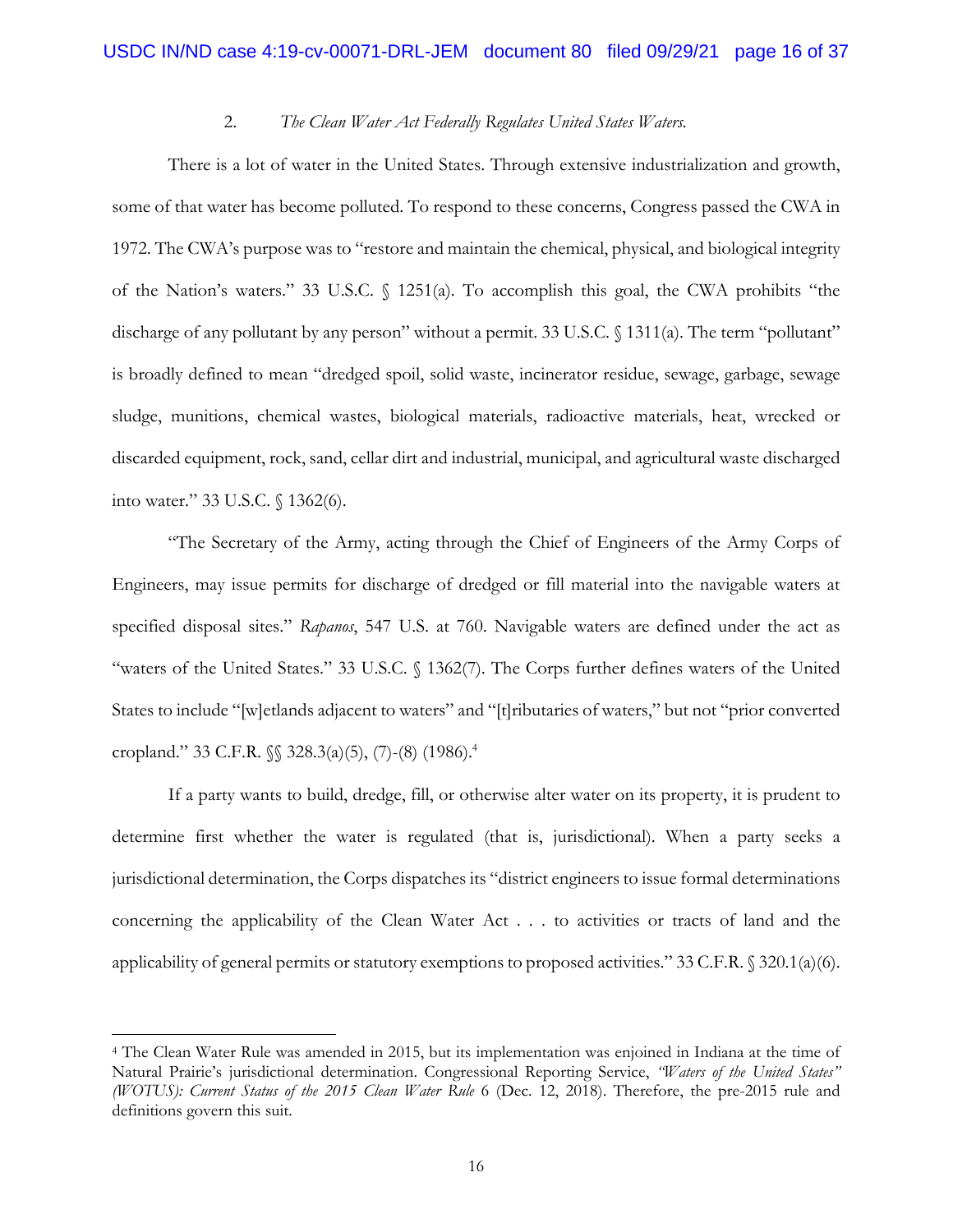### USDC IN/ND case 4:19-cv-00071-DRL-JEM document 80 filed 09/29/21 page 17 of 37

Part of this assessment decides whether waters of the United States exist on the property, thereby subjecting the waters to the CWA and conferring regulatory jurisdiction on the Corps. 33 C.F.R. § 325.9. "A determination pursuant to this authorization shall constitute a Corps final agency action." 33 C.F.R. § 320.1(a)(6). If jurisdiction is found, then the party must seek a permit or face potential criminal and civil liability. *See Rapanos*, 547 U.S. at 760 ("Discharge of pollutants without an appropriate permit may result in civil or criminal liability.").

The associations argue that the Corps' wetland determination was arbitrary and capricious because the agency made this conclusion without relying on the relevant factors for former agricultural land as articulated in the Corps' technical guidance manuals. The Corps responds that its guidance's procedures weren't applicable and that its administrative record supports its decision. Natural Prairie likewise argues that the finding was supported by substantial evidence.

#### 3. *The Wetland Guidance Manuals Bind the Agency.*

The Corps makes a wetland finding based on a technical and data-driven process in which the Corps assesses and characterizes wetlands beyond the statutes and regulations. Specifically, the Corps relies on the *Corps of Engineers Wetlands Delineation Manual* (1987) [R. 105] and the *Regional Supplement to the Corps of Engineers Wetland Delineation Manual: Midwest Region (Version 2.0)* (Aug. 2010) [R. 248]. These manuals provide detailed explanations and procedures for the agency to follow when making a wetland determination and contain a comprehensive, though not exclusive, repository of relevant factors. When the two manuals recommend different courses of action, such as guidance for difficult and problematic areas, the supplement takes precedence [R. 261].

The parties argue about whether these guidance manuals bind the Corps. As technical guidance, the manuals don't carry the force of law. *See Christensen v. Harris Cty*., 529 U.S. 576, 587 (2000). But the law considers adherence to them mandatory when making a wetland determination. Congress has said so. *See* Energy and Water Development Appropriations Act of 1993, Pub. L. 102-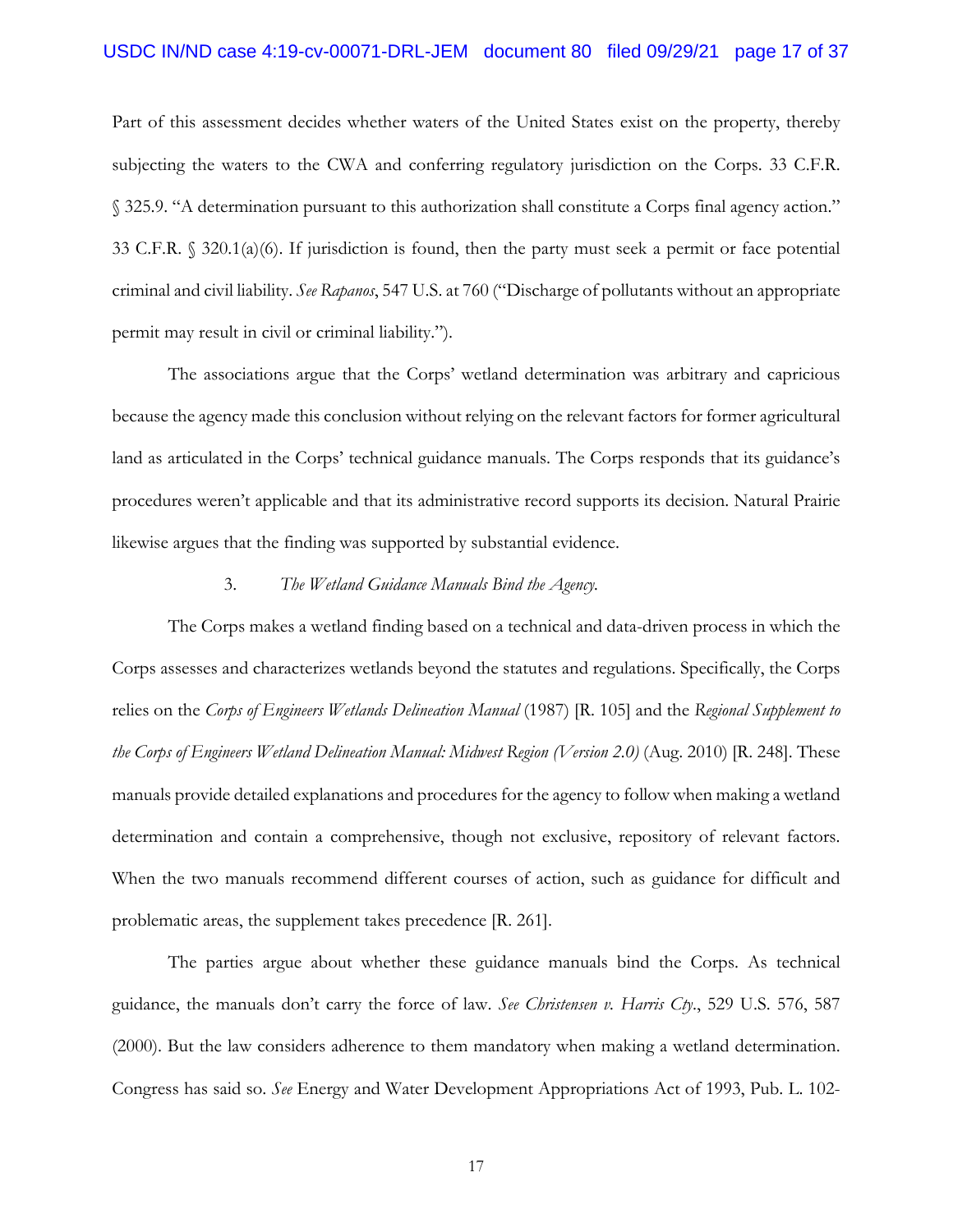### USDC IN/ND case 4:19-cv-00071-DRL-JEM document 80 filed 09/29/21 page 18 of 37

377, 106 Stat 1315 (to identify or delineate the waters of the United States, "the Corps of Engineers will continue to use the Corps of Engineers 1987 Manual"). This circuit has said so. *See Boucher*, 934 F.3d at 535 (regulators "have guidance they can and should follow"). The Corps has said so. *See Memorandum from the Army Corps of Engineers on the Implementation of the 1987 Corps Wetland Delineation Manual* <sup>1</sup> 3 (Aug. 27, 1991) ("use of the [manual] is mandatory"). An agency must base its decision on the factors directed by Congress. *Zero Zone*, 832 F.3d at 668. Congress's intent is clear.

Though mandatory, the manuals allow for discretion and agency judgment—with the caveat that reasons for any deviation be documented [R. 123]. This documentation is essential for a reviewing court to assess whether the agency's decision is adequate under law, based on consideration of all relevant factors. Courts afford "no deference to agency decisions that lack record support or explanation[.]" *Orchard Hill*, 893 F.3d at 1027. Thus, when an agency follows a procedure inconsistent with the manuals, an arbitrary and capricious conclusion can only be avoided if the deviation includes a sufficient explanation why. *See Boucher*, 934 F.3d at 535; *Orchard Hill*, 893 F.3d at 1027.

#### 4. *Specific Federal Regulations and Guidance Govern Jurisdictional Wetlands.*

"Wetlands are among the most productive ecosystems in the world, comparable to rain forests and coral reefs."5 "[They] are not simply moist patches of earth." *Rapanos*, 547 U.S. at 761. A wetland is an area "inundated or saturated by surface or ground water at a frequency and duration sufficient to support, and that under normal circumstances do support, a prevalence of vegetation typically adapted for life in saturated soil conditions." 33 C.F.R. § 328.3(b).

To find a wetland, the Corps looks for the existence of three factors: "(1) prevalence of plant species typically adapted to saturated soil conditions . . .; (2) hydric soil, meaning soil that is saturated, flooded, or ponded for sufficient time during the growing season to become anaerobic, or lacking in

<sup>5</sup> United States Environmental Protection Agency, *Why are Wetlands Important?* (March 31, 2021) https://www.epa.gov/wetlands/why-are-wetlands-important.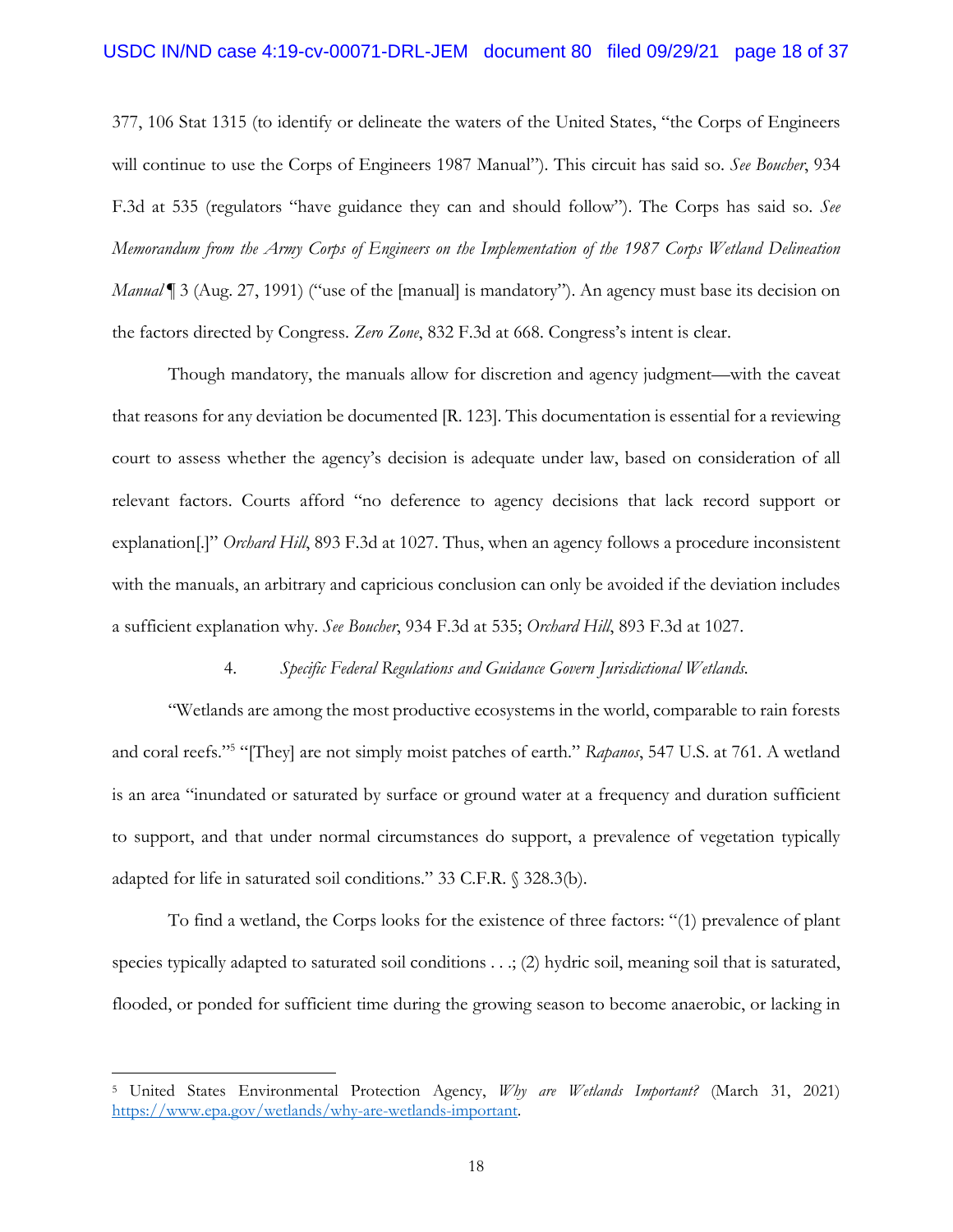## USDC IN/ND case 4:19-cv-00071-DRL-JEM document 80 filed 09/29/21 page 19 of 37

oxygen . . .; and (3) wetland hydrology, a term generally requiring continuous inundation or saturation to the surface during at least five percent of the growing season in most years." *Rapanos*, 547 U.S. at 761; *see also* R. 127-49. All three factors (vegetation, hydric soil, and wetland hydrology) must be present under normal circumstances. *Rapanos*, 547 U.S. at 761; *Boucher*, 934 F.3d at 533.

Finding these three factors isn't always easy. Natural and artificial activities present a challenge for assessing jurisdiction based on these three factors alone. For example, draining, leveling, and cleaning activities can make it difficult to determine the existence of water, what type of soil goes where, or if wetland vegetation would normally grow [R. 188-198]. When a modification has recently occurred, resulting in the "removal or covering of indicators of one or more wetland parameters," applying the typical three-factor assessment would result in a no-wetland finding [R. 188-89]. Consequently, under these "atypical situations," the Corps' guidance directs a wetland assessment to proceed under a different framework [R. 188]. *See Boucher*, 934 F.3d at 535 (in atypical situations regulators "have guidance they can and should follow"). For instance, if an inspector "suspect[s] that hydrology had been altered, then their obligation [is] . . . to determine whether the fields could have had wetland hydrology." *Id.* at 548 (emphasis omitted).

Recognition of any alteration is essential before the agency can make a wetland finding. The importance of this step is reflected in the methodological pathway within the *Wetlands Delineation Manual* [R. 167]. Deciding whether an atypical situation exists, based on the presence of a recent alteration, is the second procedural step of the entire jurisdictional process, only preceded by locating the project site in the first instance [*id.*].

An atypical situation means "there is evidence of sufficient natural or human-induced alteration to significantly alter the area vegetation, soils, and/or hydrology" [*id.*]. Alterations that obligate this alternative review include the construction of levees, drainage systems, or dams that significantly alter the area hydrology [R. 188-89]. The temporal aspect of these changes is left broad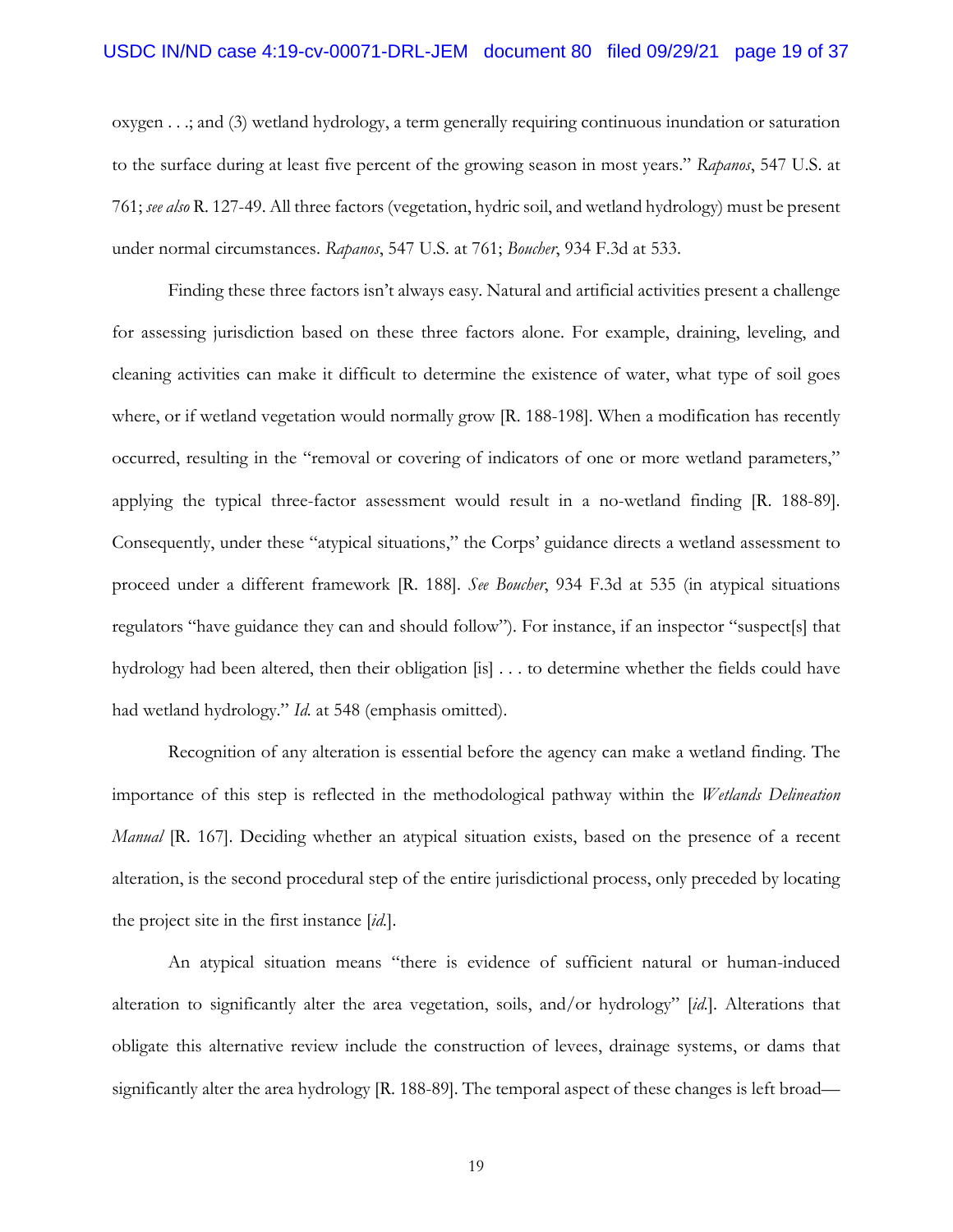"recent." The manual directs that if there are any alterations, the assessment is an "atypical situation" [R. 167]. *See Boucher*, 934 F.3d at 535.

In an atypical situation, the agency must first decide whether the changes have become the "normal circumstances" of an area [R. 361-62]. Recognizing that some individuals "attempt to eliminate the permit review requirements of [the CWA] by destroying" indicators of a wetland, the use of "under normal circumstances" obligates consideration of the property as if those alterations were not made [R. 119]. *See also* RGL 86-09  $\P$  3, 4.<sup>6</sup> The existence of normal circumstances is based on "an area's characteristics and use, at present and in the recent past," RGL 86-09 ¶ 5, and rely on "an evaluation of the extent and relative permanence of the physical alteration of wetlands hydrology and hydrophytic vegetation" and "the purpose and cause of [] physical alterations to hydrology and vegetation" [R. 119 (citing RGL 90-07)].

The Corps argues that RGL 90-07 has been rescinded and thus has no effect [ECF 64 at 51 n.16]. RGL 90-07, which describes the difference between farmed wetlands and prior converted cropland under normal circumstances, was rescinded by the Corps in 1993 by RGL 93-03. However, RGL 90-07 has since survived judicial review, *United States v. Hallmark Const. Co.*, 30 F. Supp.2d 1033, 1038 (N.D. Ill. 1998) ("RGL 90–7 remains the definitive regulatory guideline for agricultural wetlands"); and references to RGL 90-07 remain in the *Wetlands Delineation Manual*, which was updated after 1993 [R. 112 (citing an updated guidance document from 1997); 119 (defining "normal circumstances" based on RGL 90-07)]. Further, the Corps explicitly adopted the definitions of prior converted farmland and farmed wetland as described in the guidance as a basis to differentiate between

<sup>6</sup> Regulatory Guidance Letters (RGLs) don't carry the force of law. However, they consist of the Corps' understanding and interpretation of existing regulations. Unless the guidance is "superseded by specific provisions of subsequently issued regulations or guidance, the content provided in RGLs generally remains valid after the expiration date." RGL 05-06 (stating that RGLs issued before 2002 which include specific expiration dates remain valid after expiration date). Unless specifically superseded or otherwise incorporated, the policy guidance articulated in an RGL remains the agency's policy even after the guidance letter expires.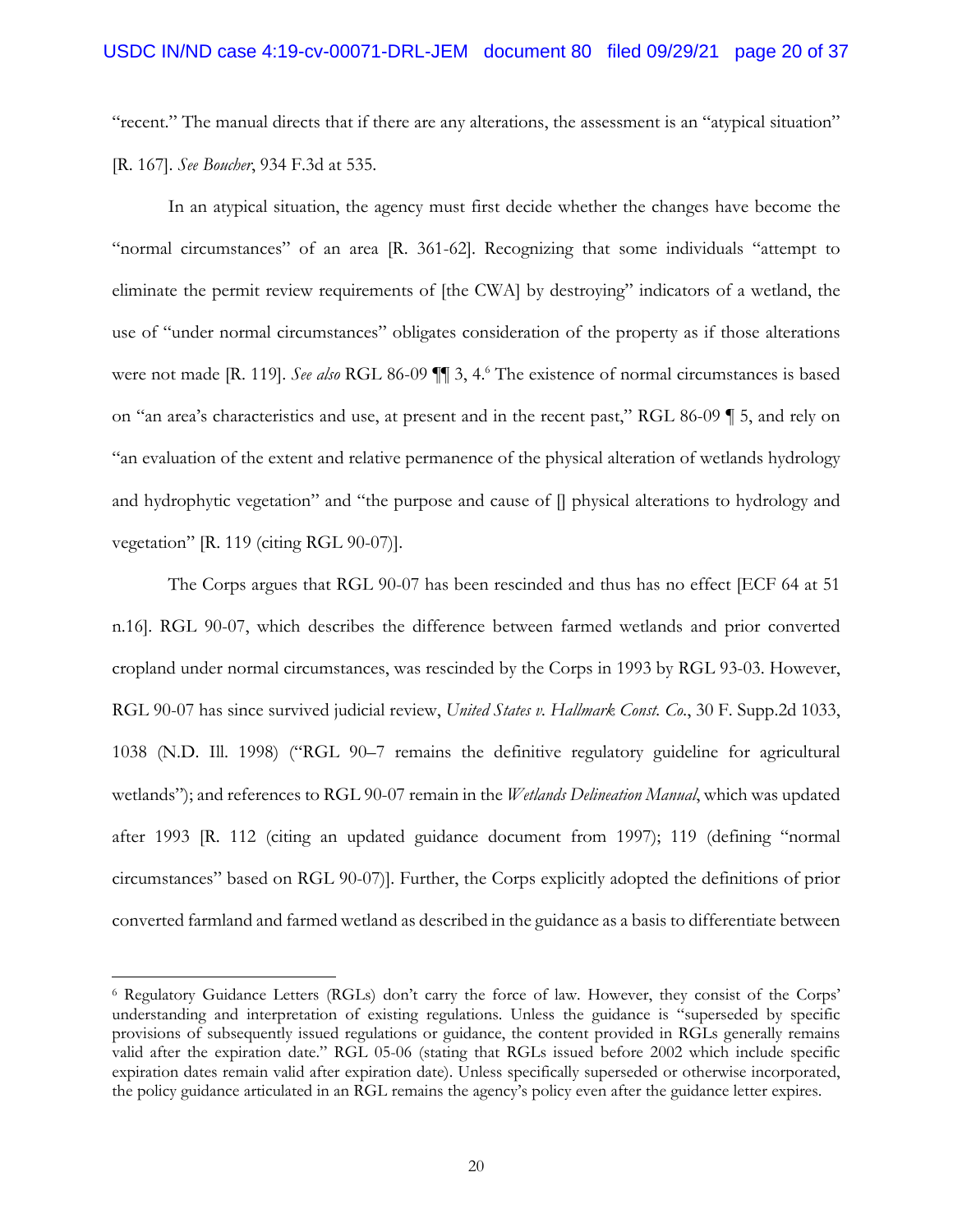uplands and wetlands. *See* 58 Fed. Reg. 45,008, 45,031-32 (Aug. 25, 1993) (adopting the definitions of prior converted wetland and farmed wetland from the Food Security Act as a reasonable basis to distinguish between wetlands and non-wetlands). Finally, the distinction between agricultural wetlands that were or were not converted remains in the Midwest supplement [R. 360]. Thus, because the Corps and its manuals all rely, either directly or substantively, on this guidance, the court sees no reason to disregard the RGL when the Corps' own policy materials have not.

Following this guidance, the Corps must describe the alteration, ascertain when the alteration occurred, and characterize the alterations and the land as it existed before the alterations [R. 190-196]. The Midwest supplement outlines how to describe these features for properties like Natural Prairie's land [R. 360-63]. If the normal circumstances of the property demonstrate that any wetland that once existed has long ago been completely drained and converted to upland (non-wetland), then the normal circumstances of the land is upland and the agency may reasonably use the typical situation methodology. If the normal circumstances of the property demonstrate that currently-missing wetland indicators would otherwise be present but for the recent alteration, the Corps cannot assume only upland exists and must instead assess the site using the methodologies reserved for atypical situations. This threshold step ensures that jurisdiction cannot be overcome by alterations to hydrology and vegetation—alterations for the purpose of avoiding regulations. *See* RGL 86-09 ¶ 4*.*

The normal circumstances of Midwest farmland present yet another layer of review. Midwest farmland—often located on historical wetlands—by its nature often involves alterations to the vegetation, hydrology, and soil [R. 360]. These lands often lack the presence of natural plants because crops have been planted, or the lands have been altered by mowing, grazing, or other farming or land management practices [*id.*]. Therefore, the assessment of normal circumstances requires determining if the land has become "prior converted cropland" or remains a wetland despite farming activities. *See* 58 Fed. Reg. at 45,031-32 (adopting the definitions of prior converted wetland and farmed wetland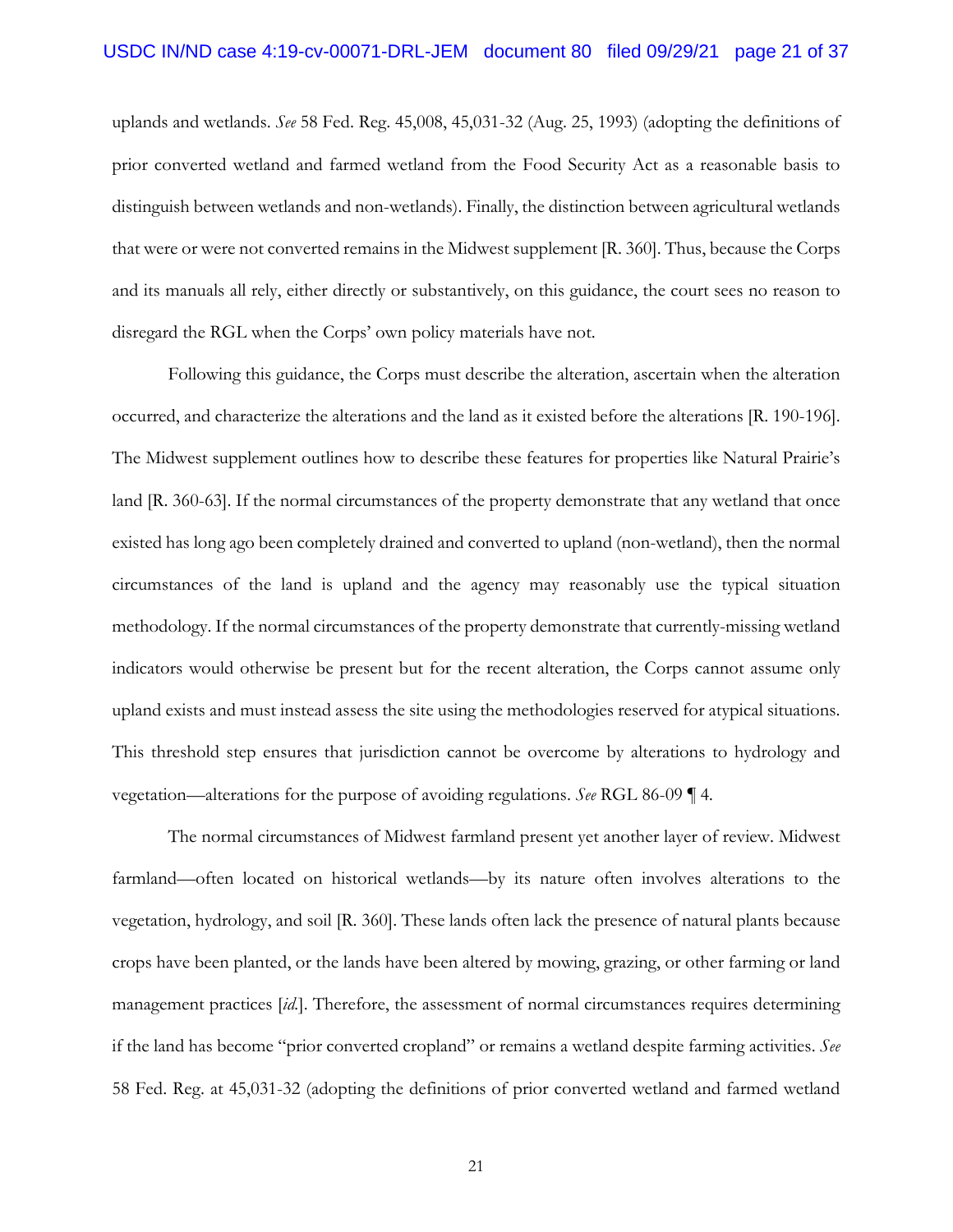from the Food Security Act as a reasonable basis to distinguish between wetlands and non-wetlands); RGL 90-07  $\P$  $(5(a), (b)$ .

Prior converted cropland is wetland that was manipulated and cropped before December 23, 1985, which no longer contains key wetland indicators. *See* 33 C.F.R. § 328.3(a)(8); 7 C.F.R.  $\{(12.2(a)(8))\}$  RGL 90-07  $\[$  5(a). Conversely, a farmed wetland is a wetland that was manipulated and cropped before December 23, 1985, but which still contains key wetland indicators. *See* 7 C.F.R. § 12.2(a)(4); RGL 90-07 ¶ 5(b)*.* A farmed wetland could still be a jurisdictional wetland, but prior converted cropland is non-jurisdictional. 33 C.F.R. § 328.3(a)(8). Thus, when recent alterations are present on agricultural land, before the Corps can decide whether to use the typical situation methodology or the atypical situation methodology, a detailed assessment of the changes in the hydrology, vegetation, and soil must occur. And specific to Midwest farmland, the mere presence of agricultural activity is not sufficient to overcome an assessment of the hydrology of the property [R. 360]. The Corps assumed, without seeming support or analysis, that Natural Prairie's land was prior converted cropland.

Because of that finding, the Corps never proceeded to the next step. When the Corps determines a wetland exists (as opposed to prior converted cropland), it then considers whether the wetland falls within the jurisdiction of the CWA. Some, but not all, wetlands are jurisdictional waters of the United States. Only when a wetland possesses the requisite nexus to a jurisdictional waterway, "either alone or in combination with similarly situated lands in the region, significantly affect[ing] the chemical, physical, and biological integrity of other covered waters more readily understood as navigable," does the wetland become jurisdictional. *Rapanos*, 547 U.S. at 780; *see also Orchard Hill*, 893 F.3d at 1022, 1025-26 (applying the significant nexus test). When the hydrology of a wetland meaningfully interacts with a water of the United States, be it a river or lake or tributary or ditch, the wetland becomes a water of the United States. *Rapanos*, 547 U.S. at 780-81.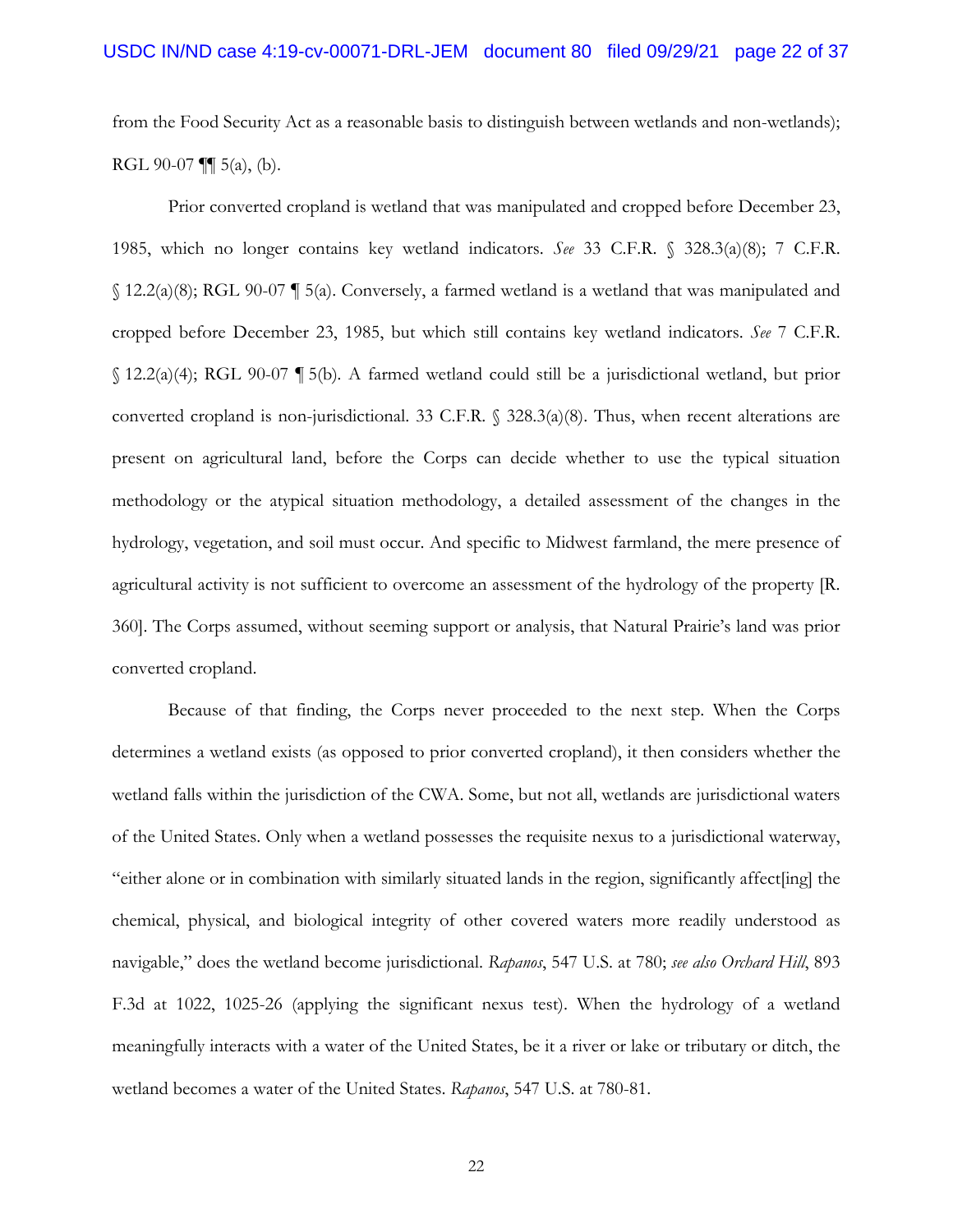# 5. *The Corps' Prior Converted Cropland Conclusion was Arbitrary and Capricious.*

At times the parties offer various arguments about what is required to support a jurisdictional decision in typical and atypical situations, but these arguments rest on the Corps' foundational conclusion that the site was prior converted cropland and not farmed wetland. The associations challenge the Corps' foundational finding that this site was prior converted cropland.

"A court is not to substitute its judgment for that of the agency." *F.C.C. v. Fox Television Stations, Inc.*, 556 U.S. 502, 513 (2009). If a path between the relevant factors and the agency's decision can be reasonably discerned, a court should uphold the agency's action. *Id.* at 513-14. That said, an agency cannot "depart from a prior policy *sub silentio* or simply disregard rules that are still on the books." *Id.*  at 515. The Corps is required to follow its guidance when making a jurisdictional determination. *See Boucher*, 934 F.3d at 547-48. When the agency needs to deviate from this guidance, its reasons should be documented to facilitate judicial review [*see also* R. 123]. The court must assess whether the Corps followed its policies and guidance, which identify the relevant factors, in making its decision. If the agency departed from its guidance or policies, the reasons "must be clearly set forth so that the reviewing court may understand the basis of the agency's action and so may judge the consistency of that action with the agency's mandate." *Atchison*, T. & S. F. Ry. Co. v. Wichita Bd. of Trade, 412 U.S. 800, 808 (1973).

Ditches and drainage tiles both impact hydrology, though in different ways [R. 360-61]. Generally, open ditches lower the water table in the area adjacent to the ditch [*id.*]. Alternatively, subsurface drainage tiles lower the water table more consistently across the property [*id.*]. The impact and scope of these drainage systems depend on numerous site-specific characteristics, including not only the location, depth, and spacing of the systems, but also the specific pedological, geological, and meteorological factors of the site [*id.*]. The methodology is based then not on the normal circumstances of the land before rather historic alterations, but instead the normal circumstances of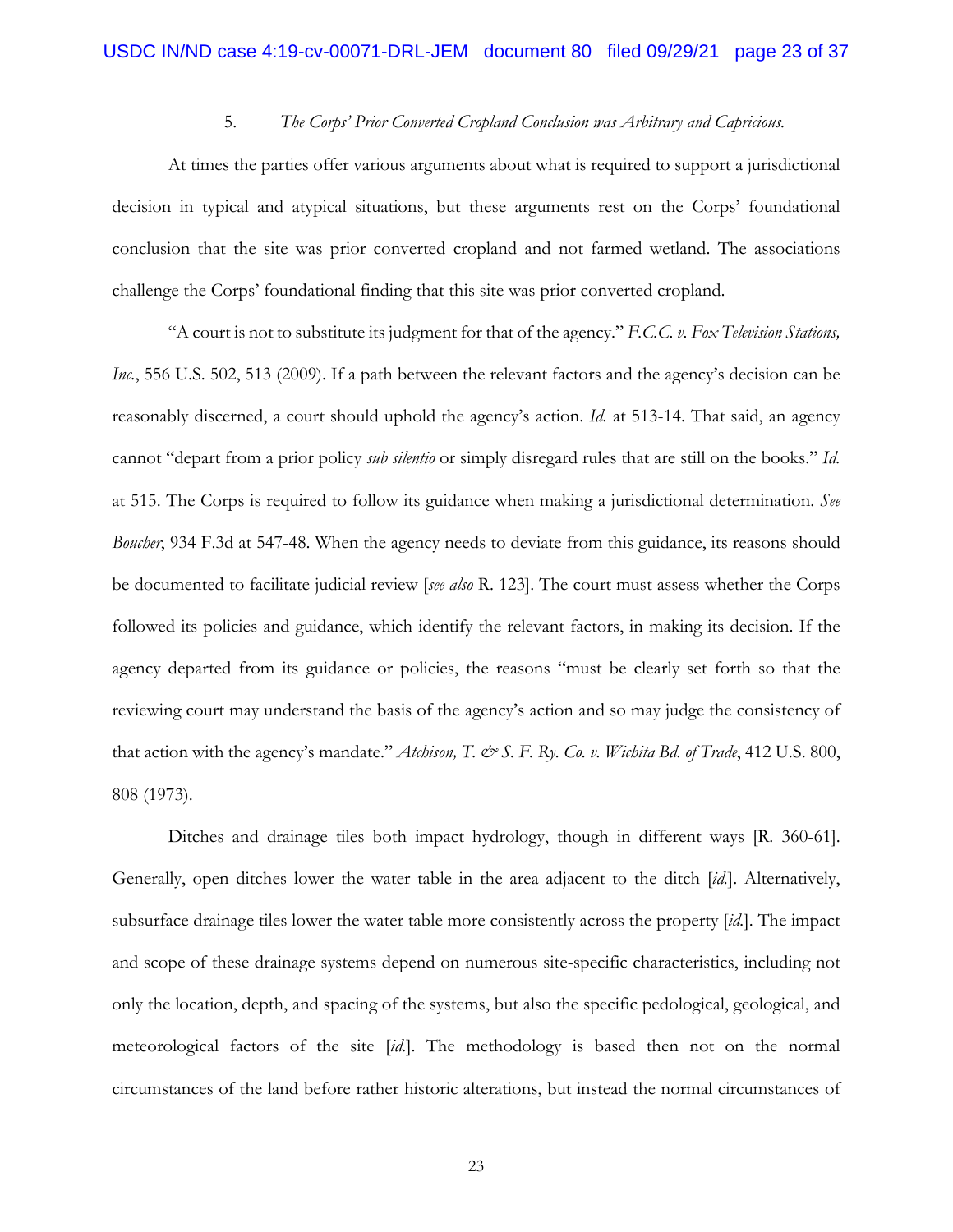### USDC IN/ND case 4:19-cv-00071-DRL-JEM document 80 filed 09/29/21 page 24 of 37

the land before recent alterations occurred [*see* R. 193 (atypical situation methodology does not apply to alterations that occurred before 1985)]. Failure to follow this method, absent an explanation why, is arbitrary and capricious. *See Boucher*, 934 F.3d at 547.<sup>7</sup>

The parties don't dispute that Natural Prairie made several alterations to the land before contacting the Corps. These changes involved extensive filling and tiling of numerous medial and lateral ditches, including at the headwaters of the Bogus Island Ditch—area indicated as a potential wetland at the time of the jurisdiction determination [R. 53]. The agency inspector even acknowledged that these activities may have impacted jurisdictional waters [R. 72]. These alterations should have triggered the Corps' atypical situation review [R. 188-89]—at least until the normal circumstances of the property were adequately characterized. Nevertheless, when the Corps made its jurisdictional determination, it stated the normal circumstances of the property was upland, and then it relied on an assessment of the land by Natural Prairie's environmental consultant finding no wetlands using the typical situation methodology [R. 421]. Despite the presence of hydric soils, the Corps concluded there was no wetland vegetation or hydrology, so the land was not a wetland.

The Midwest supplement recognizes that the ubiquity of agriculture in the Midwest makes it difficult to identify wetlands: planting and fertilizing affect the soil conditions, crops affect vegetation, and drainage systems affect the hydrology [R. 360]. And thus, the balancing test of how and when interventions transform farmland from a wetland to an upland requires "the best information available to the field inspector, interpreted in light of his or her professional experience and knowledge of the ecology of wetlands in the region" [R. 359]. Though the court may assess whether the process used by the Corps is arbitrary and capricious, the ultimate conclusion of wetland or upland is just the type

<sup>7</sup> It is true, as the Corps agues, that the agency does not intend to assert perpetual jurisdiction over lands that, whether through natural or artificial means, haven't been wetlands in ages [ECF 64 at 26; RGL 86-09 ¶ 3]. But the narrow question the court is faced with deciding is whether the Corps followed its own procedures to conclude that no wetlands existed on the site prior to Natural Prairie's alterations.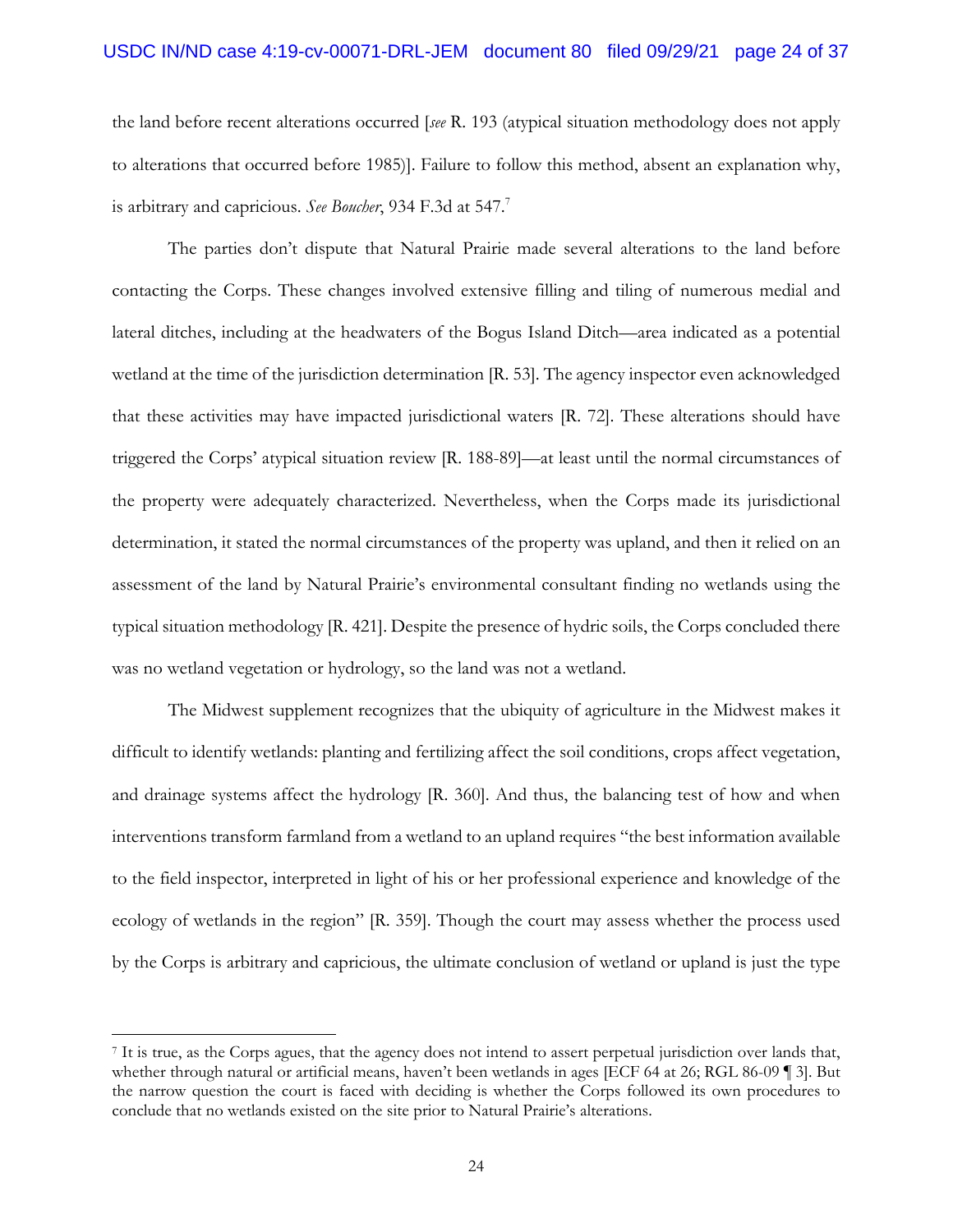### USDC IN/ND case 4:19-cv-00071-DRL-JEM document 80 filed 09/29/21 page 25 of 37

of highly technical decision a generalist court often rightfully leaves to the capable hands of agency experts. The court still must evaluate what the Corps did: decide that the land was converted from a wetland to upland before 1985 without considering the impact of Natural Prairie's alterations.

Inspectors are provided tools and procedures that should be used and followed to assess if the manipulation of any of the three wetland indicators has transformed the land from wetland to upland [R. 361-363]. As agricultural use is a presumption of both prior converted croplands and farmed wetlands, this use cannot be the determinative feature. Instead, the impact of alterations made to the land, and specifically to its hydrology, drives the normal circumstances of a site [R. 360-63]. The Midwest supplement mandates that an inspector "consider whether a drainage system is present, how it is designed to function, and whether it is effective in removing wetland hydrology from the area" [R. 360]. These are relevant factors.

The Midwest supplement provides tools to consider these three relevant drainage factors: (1) the existing indicators of wetland hydrology; (2) five or more years of historical images assessed following the methodology outlined by the United States Department of Agriculture Natural Resource Conservation Service; (3) scope-and-effect calculations to assess the impact of ditches and subsurface drainage systems; (4) the effectiveness of existing drainage systems; (5) hydrologic data, including runoff, surface water, and groundwater models; and, (6) the hydrology of a site relative to appropriate wetland hydrology technical standards, including detailed descriptions of any modifications to site hydrology or changes to surface topography [R 362-63].

In the narrative of the agency's decision, the inspector noted the historical existence of wetlands at the site [R. 421]. He reviewed fourteen aerial photographs spanning from 1938 to 2017 demonstrating the presence of row cropping, but which did not "offer evidence of potential wetlands" [R. 421]. Finally, he reviewed "applicable maps and other resource material" [*id.*]. The inspector then referenced Natural Prairie's environmental consultant's assessment finding no wetlands after applying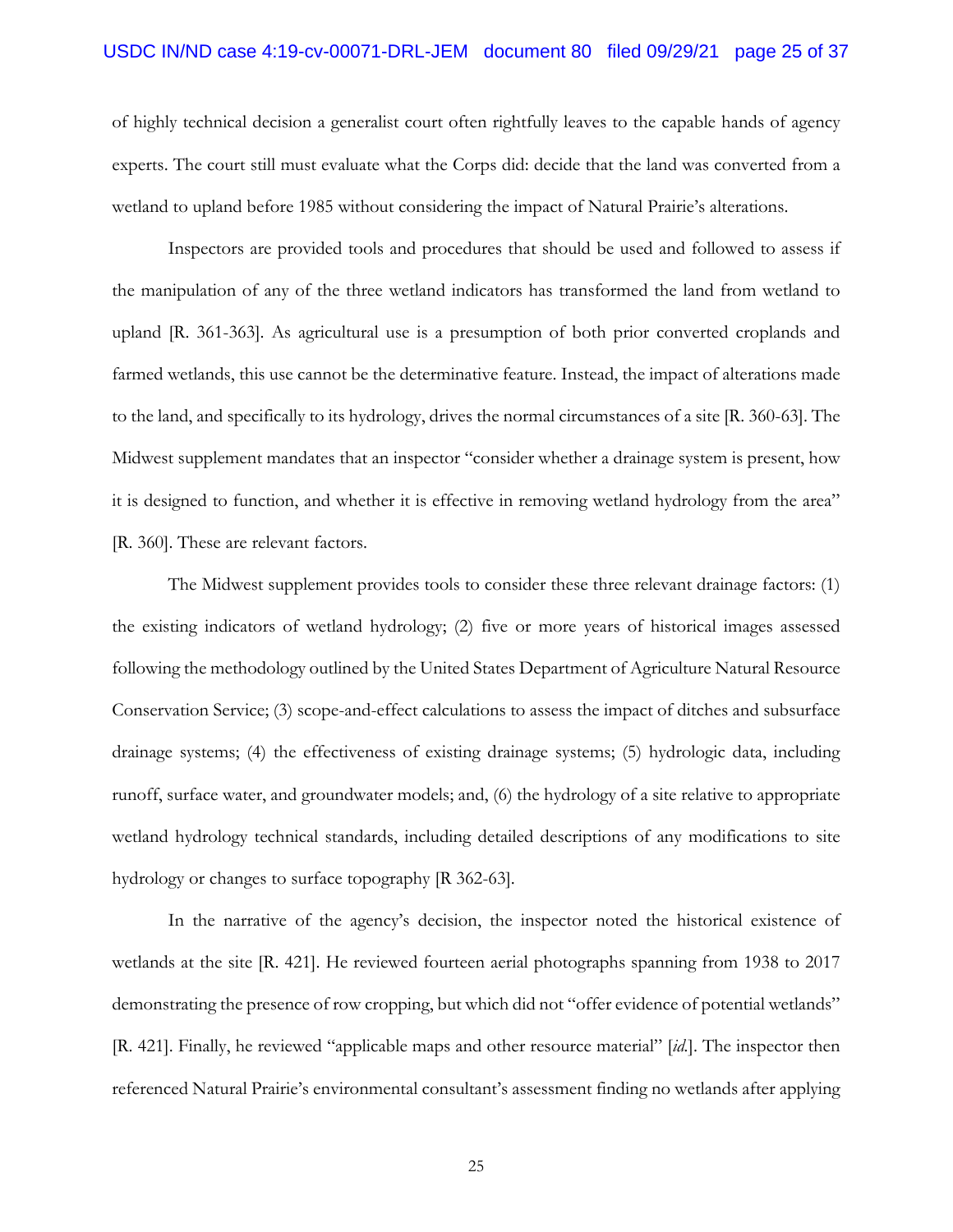### USDC IN/ND case 4:19-cv-00071-DRL-JEM document 80 filed 09/29/21 page 26 of 37

the typical methodology [R. 421]. Based on this information, the inspector concluded the site was used for agricultural purposes since 1939 and all wetlands were converted to uplands before 1985 [R. 421]. The Corps argues that this is enough, specifically highlighting the land's historic agricultural use; but the Midwest supplement disagrees.

Despite referencing both manuals, absent from the inspector's narrative is any description of the prior drainage system (the series of medial and lateral ditches transecting the property before Natural Prairie's alterations), Natural Prairie's new drainage system, how these systems were designed to function, and whether they were effective in removing wetland hydrology from the area. Indeed, looking to the narrative alone, the inspector's conclusion was reached without any consideration of the hydrology of the land before Natural Prairie's alteration [R. 421-22].

In recognition of the substantial deference courts give to agencies making technical decisions, the court turns to the reported data sources the agency used to make its jurisdictional determination.<sup>8</sup> Looking to these sources, but for the aerial photographs there is an absence of the data identified in the Midwest supplement to assess the relevant drainage factors, including how the existing and current drainage systems were designed to function, whether they were effective in removing wetland hydrology from the area, and when any conversion occurred. These relevant factors must be considered for agricultural lands [R. 360]. *See Boucher*, 934 F.3d at 548 (it is an inspector's "obligation . . . to determine whether the fields *could* have had wetland hydrology"). The absence of these sources, coupled with an absence of any meaningful discussion of the hydrology of the site before Natural

<sup>8</sup> The sources the inspector indicated he used to make his jurisdiction decision were a map of the two places where Natural Prairie's environmental consultant tested for wetlands after Natural Prairie's alterations began; a U.S. Geological Survey map of surface water networks (rivers, streams, etc.) identifying Lawler Ditch and Bogus Island Ditch as waters of the United States; a soil survey indicating the presence of hydric soil (a wetland indicator); a United States Fish & Wildlife Service National Wetlands Inventory map from 2018 indicating a small wetland in the area Natural Prairie altered; a 1929 National Geographic flood plan elevation map showing the elevation of the site was the same as the elevation of the surrounding wetlands; and the Indiana Drainage Handbook [R. 53, 435-36].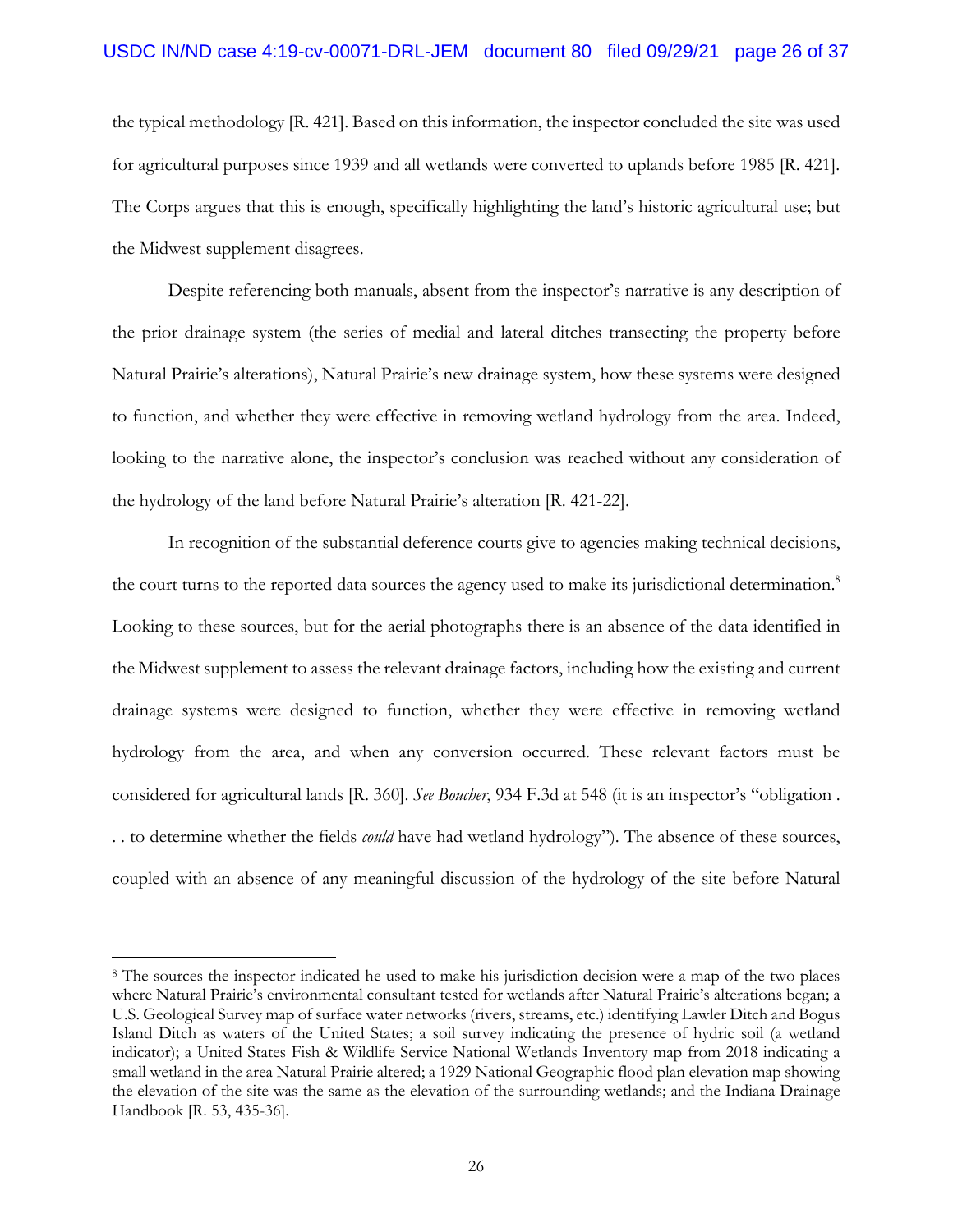Prairie's alterations, reveal that the Corps didn't follow the procedures outlined in its own guidance when it decided the land was prior converted cropland.

Still recognizing the deference afforded to an agency's technical expertise, the court looks beyond the identified data sources, now to the whole administrative record, for any suggestion that the Corps considered these relevant factors. Though in the context of assessing whether the lateral ditches were jurisdictional waters, the Corps notes the existence of small upland "irrigation channels" [R. 71, 435, 437]. A map of the ditches is included [R. 99]. But there is no subsequent indication that the Corps considered the impact of the pre-Natural Prairie drainage system or the impact of the new drainage system on resulting drainage patterns [*compare* R. 421 *with* R. 362]. There is no indication in the record that the aerial photographs were used to assess hydrology (record merely states "no wetlands") [*compare* R. 421, 436 *with* R. 362]. And likewise, there is no indication in the record that the Corps considered groundwater and runoff models, historical meteorological data (including rainfall and weather conditions), scope and effect drainage equations, topographical changes made to the property, the water table, or comparisons to any refence wetland sites or hydrological indicators [*compare* R. 421, 436 *with* R. 360, 363]. Though the Corps lists an Indiana Drainage Guide as a source, it does not cite it for the wetland determination [R. 433-34]. Indeed, the only reference to this guide is made in the context of assessing the Bogus Island and Lawler Ditches as waters of the United States [R. 422]. There is no indication in the record of what this guide contains, if this guide was used to characterize the hydrology, or how the conclusions were verified as required by the Midwest supplement [*compare* R. 437 *with* R. 363]. Finally, there is no indication that the inspector's field visit characterized the existing drainage system before Natural Prairie's filling and tiling, or the impact of the new drainage system, to consider the pre-alteration hydrology.

Despite an obligation to assess the hydrology of the land, absent from the administrative record is any indication of a meaningful consideration of the nature and characteristics of the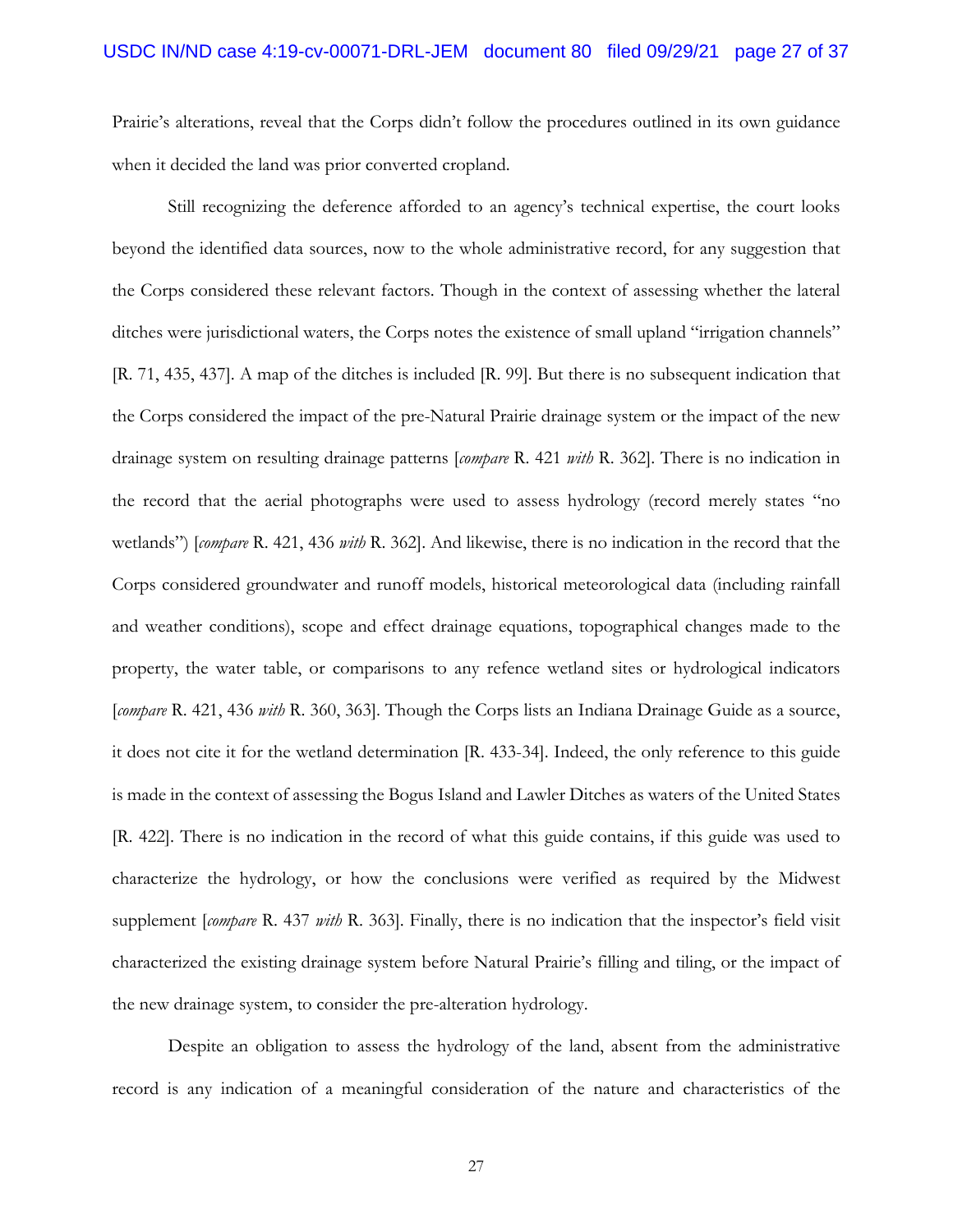### USDC IN/ND case 4:19-cv-00071-DRL-JEM document 80 filed 09/29/21 page 28 of 37

hydrology of the land as it existed prior to Natural Prairie's alterations, how the drainage systems were designed to function, and how effectively and efficiently they could convert land from wetland to upland [R. 362-63 (describing obligatory considerations)]. There is also no explanation why these steps were skipped. Nevertheless, the Corps concluded the land was drained (in some way) and the drainage systems (at some point) converted it into upland. "Maybe the assumption was defensible, but the Corps does not provide record support for that assumption." *Orchard Hill*, 893 F.3d at 1027.

An assessment of normal circumstances, like any agency conclusion, must be based on all the relevant factors. But the court's review of the administrative record leaves substantial gaps from the data the Corps used to the conclusion the Corps made. These gaps are so significant that the court is left with the firm conviction that the Corps did not follow its own guidance and procedures when it concluded that Natural Prairie's land was prior converted cropland before Natural Prairie's alterations. The court recognizes that the Corps conducted this assessment during its "busy season" [R. 443], but the administrative record before the court does not support deference here.

Nor does the Corps fill these gaps through its briefing. Instead, the Corps stands by the assertion that review of arial photographs is enough to demonstrate the normal circumstances of the land. The Corps attempts to shore up this assessment by citing to the Midwest supplement describing the different ways aerial photographs can be used, including identifying inundation through dark spots on the land and tracking stunted plant growth [R. 341-42; 356-57]. But the Corps cites to acceptable wetland identification procedures in typical situations. And even so, the record does not indicate what factors the inspector considered in these photographs. It is simply silent on how the inspector's conclusion that no wetlands existed on the site was reached.

Rhetorically recognizing that an assessment of normal circumstance hydrology is absent from the record, the Corps attempts to string together evidence that such an assessment is there. It directs the court to the historical photographs and the agency's conclusion that Bogus Island and Lawler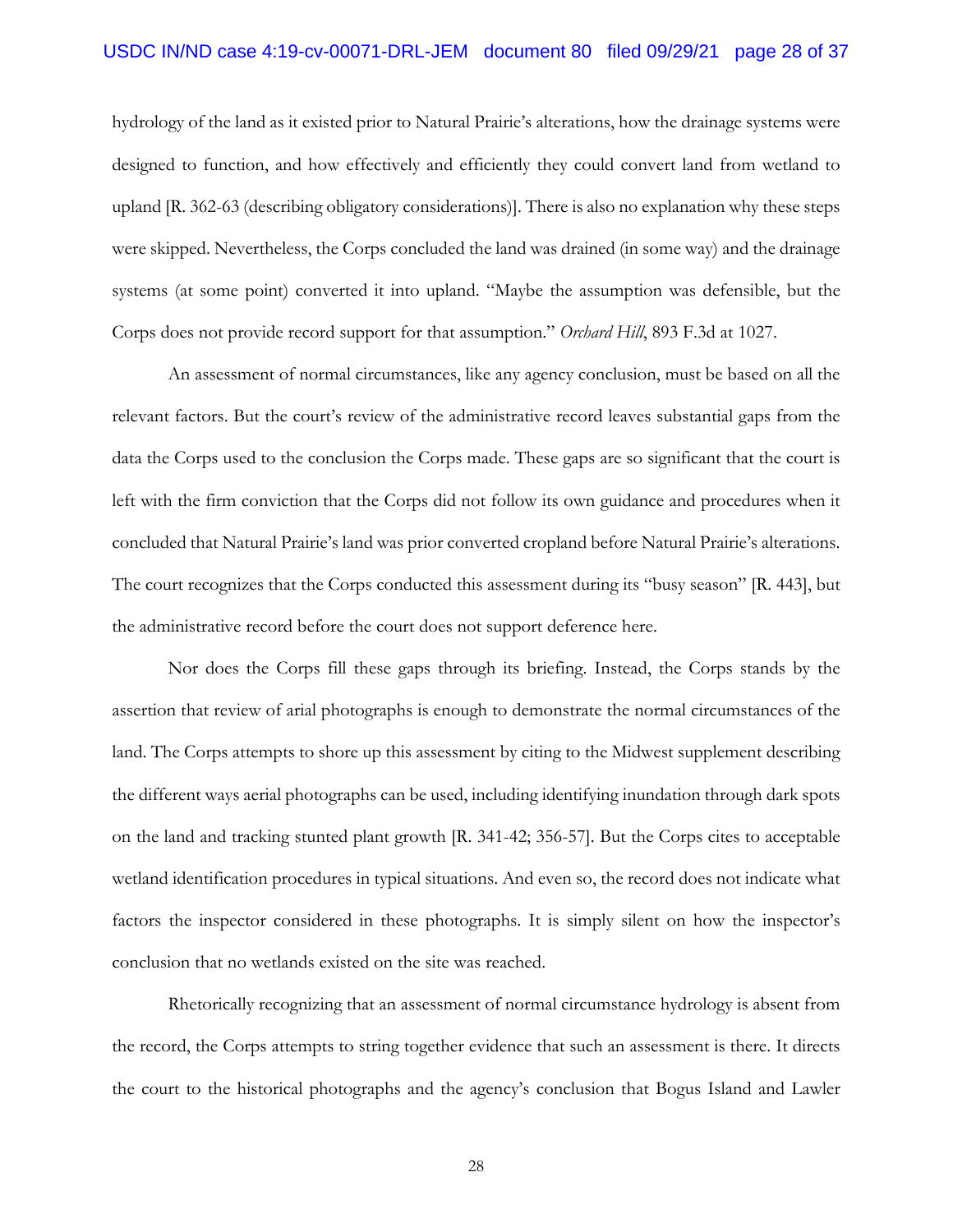Ditches were jurisdictional waters [R. 85-99, 422, 436]. The Corps states that the photographs clearly show no water in the lateral ditches, so they could not be draining any aquatic resource.<sup>9</sup> But this conclusion didn't come from the inspector. Indeed, the inspector, though commenting on the existence of water in Bogus Island and Lawler Ditches, said nothing at all about whether water was or was not historically present in the existing drainage system [R. 422, 436]. Instead, when discussing the lateral ditches, the inspector noted the single portion of one lateral ditch left unfilled by Natural Prairie was dry and did not have an ordinary high-water mark on the day he visited—both indicators of a different jurisdictional inquiry and confined to the conditions of that lateral ditch after alterations were made [*id.*].

The court wonders whether the argument the Corps is trying to make is that hydrology was obviously considered because, if water existed in the lateral ditches, the inspector would have said something. But the only evidence on which the Corps relies is a map of the site marking all medial and lateral ditches, a soil map for the property showing hydric soil, and the inspector's conclusion that the Bogus Island and Lawler Ditches were jurisdictional waters [R. 99, 101-102, 433-34]. This evidence does not support the Corps' argument that the inspector's decision was rationally based on the identified relevant factors, leaving the Corps with only *post hoc* justifications that the court cannot accept. *See Motor Vehicle Mfrs. Ass'n of U.S., Inc. v. State Farm Mut. Auto. Ins. Co*., 463 U.S. 29, 50 (1983).10

<sup>9</sup> Accepting the Corps' invitation to speculate about the existing dark lines in old photographs, and using the inspector's guidance that water can be seen in the Bogus Island and Lawler Ditches in these photograph, water would seem demonstratively present in the lateral ditches in the 1963, 1971, 1998, 2005, 2012, 2015, and 2017 images [R. 85-99].

<sup>&</sup>lt;sup>10</sup> The Corps argues that it was not required to assess the existence of a wetland on the entire property because the NWI wetland map only noted a possible wetland in two places. The Corps Manual notes that the use of NWI maps, which track potential wetlands in the United States, can help an inspector efficiently target the area of inspection [R. 153]. But even so, limiting the field of review does not provide leave to bypass the obligatory considerations within the targeted area.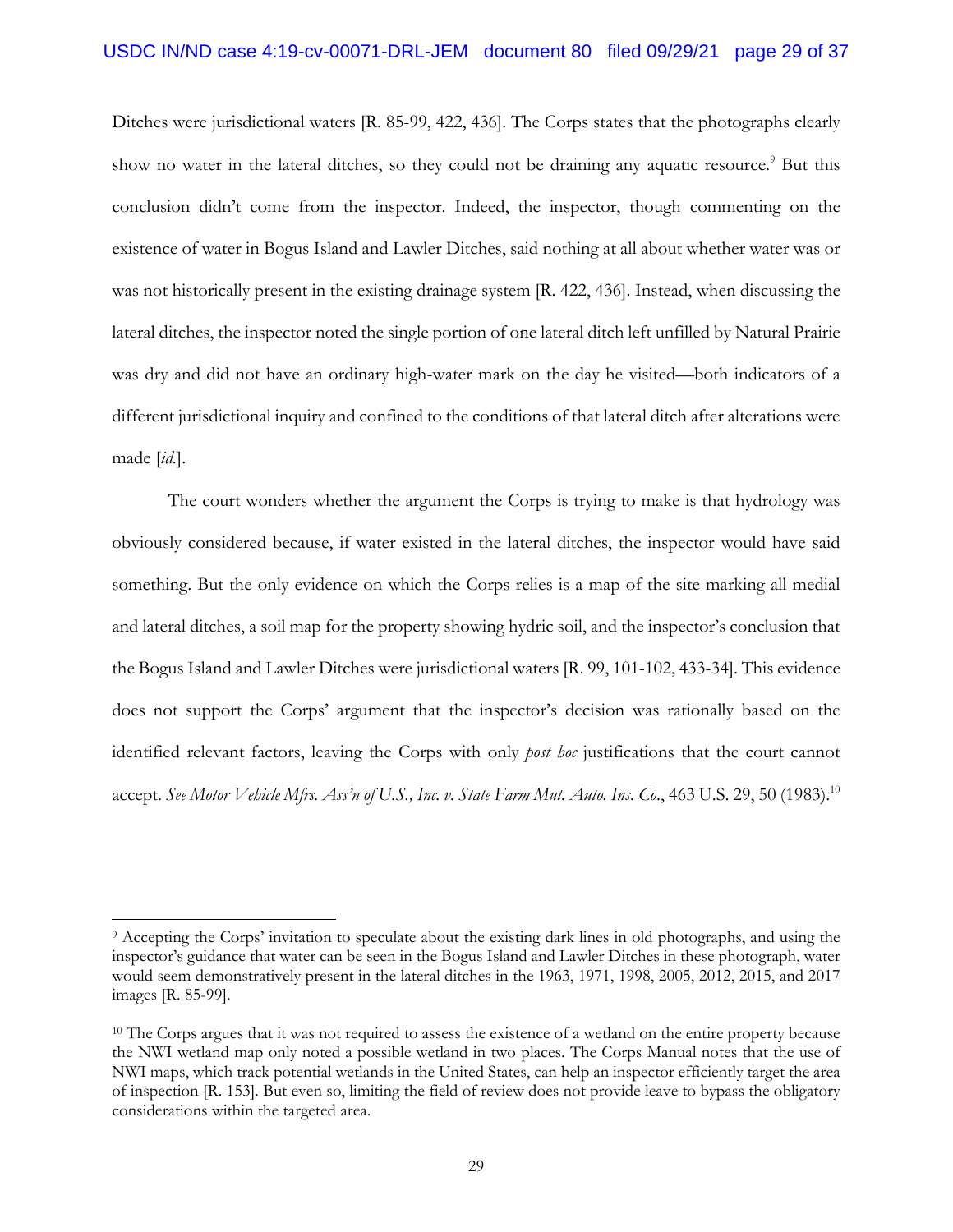# USDC IN/ND case 4:19-cv-00071-DRL-JEM document 80 filed 09/29/21 page 30 of 37

"The APA requires meaningful review," *Dickinson*, 527 U.S. at 162, and a reviewing court should not attempt to plug holes in an agency's reasoning or "supply a reasoned basis for the agency's action that the agency itself has not given," *Zero Zone*, 832 F.3d at 668. On this administrative record, there is no support for the conclusion that the Corps considered the relevant hydrological factors identified in its guidance before concluding the land was prior converted cropland. Further, if the Corps concluded that reliance on its own manuals was not warranted, it needed to explain why to allow the court to follow the agency's path from relevant factors to conclusion. The decision was thus arbitrary and capricious. Remand is required so that the agency may issue a decision that complies with its procedural requirements. *See Regents of University of California*, 140 S. Ct. at 1907-8.

#### 6. *The Lateral Ditch Conclusion was Arbitrary and Capricious.*

The associations argue that the Corps' finding that the lateral ditches were not waters of the United States should be set aside because the Corps' conclusions about the relative permeance of water in the lateral ditches, and that the lateral ditches were irrigation canals made of upland, were not supported by the evidence and were contrary to law. The Corps and Natural Prairie contest this, arguing the administrative record supports both conclusions.

Although not necessarily navigable, ditches can be jurisdictional tributaries under certain circumstances [R. 413 n.24]. 33 C.F.R. § 328.3(a)(5). A ditch is a jurisdictional water of the United States if it carries water directly or indirectly into a traditional navigable water either with a relatively permanent flow or is excavated out of and drains a jurisdictional wetland [R. 413 n.24, 415, 419]. Relatively permanent flow means that the ditch typically flows with water year-round or has continuous flow for at least three months [R. 413-14].

To conclude whether a ditch has relatively permanent flow, the inspector looks for flow indicators at the farthest downstream limit of the tributary—the point where it enters a "higher order stream" [R. 413 n.24, 417]. The Corps directs its inspectors to consider various factors when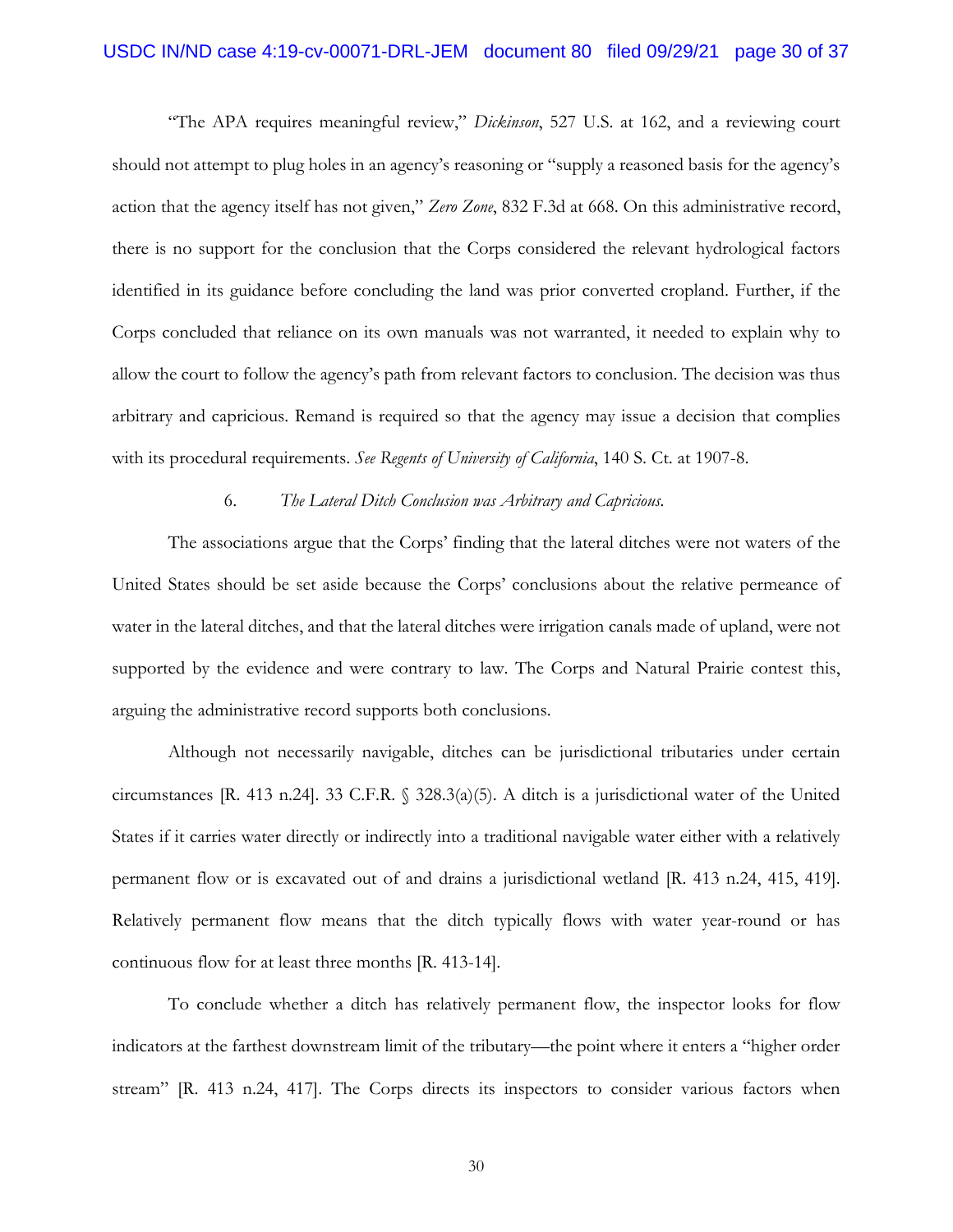# USDC IN/ND case 4:19-cv-00071-DRL-JEM document 80 filed 09/29/21 page 31 of 37

characterizing such a waterbody, including general area conditions and duration of saturation; relationships with the traditional navigable waterway; general tributary characteristics; the flow of water in the tributaries (the existence of beds and banks, an ordinary high-water mark and the factors that support it); chemical characteristics, and the biological conditions [R. 430-32]. These are the relevant factors the Corps explicitly identifies in its Approved Jurisdictional Determination Form [R. 428].

The Corps will also assert jurisdiction even if the ditch does not have a relatively permanent flow, so long as it has a significant nexus to a jurisdictional waterbody [R. 415]. A ditch has a significant nexus to a jurisdictional waterway when "either alone or in combination with similarly situated lands in the region, [it] significantly affects the chemical, physical, and biological integrity of other covered waters more readily understood as navigable." *Rapanos*, 547 U.S. at 780; *accord Orchard Hill*, 893 F.3d at 1022, 1025-26. Therefore, when the hydrology of a ditch meaningfully interacts with a water of the United States, it likewise becomes a water of the United States. *Rapanos*, 547 U.S. at 780-81.

Thus, a ditch will be a jurisdictional water of the United States if it: (1) was excavated out of wetlands and has a relatively permanent flow or a significant nexus to a jurisdictional waterbody, or (2) was excavated out of uplands but has a relatively permanent flow or a significant nexus to a jurisdictional waterbody [R. 415, 419]. The Corps does not assert jurisdiction over ditches excavated out of upland and draining only uplands without a relatively permanent flow or significant nexus [R. 419].

The associations say the Corps' conclusion that the lateral ditches were irrigation canals draining uplands was not supported by any evidence in the record. The Corps responds that the record supports its wetland conclusion and that the lateral ditches must have been excavated out of upland.

The court has already concluded that, based on the entire administrative record, the agency's wetland determination was arbitrary and capricious. Therefore, it cannot subsequently support the

31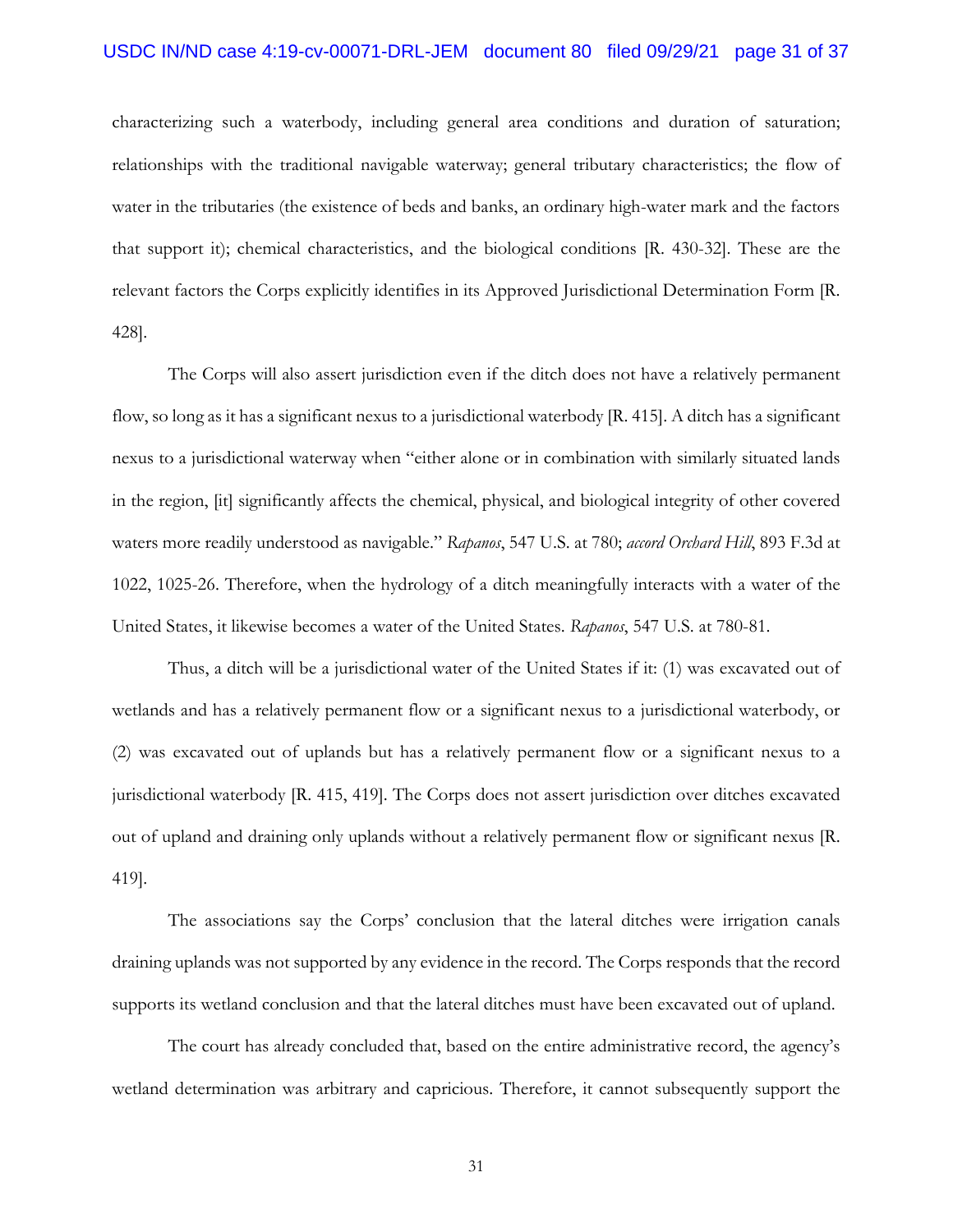### USDC IN/ND case 4:19-cv-00071-DRL-JEM document 80 filed 09/29/21 page 32 of 37

agency's irrigation canal finding. To the extent that the inspector's conclusion that the lateral ditches were non-jurisdictional was based only on the lateral ditches being excavated out of and draining only uplands [R. 422, 435-36], that conclusion is also arbitrary and capricious. *See Van Abbema*, 807 F.2d at 639 ("If the Corps bases its conclusions on entirely false premises or information . . . [a reviewing court] would have difficulty describing its conclusions as reasoned; [it] would have to call them arbitrary and capricious.").

In addition to the irrigation canal finding, the Corps argues that it made an independent jurisdictional tributary finding based on the flow of the lateral ditches, and that the record provides ample support for this alternative conclusion. The associations argue that this independent tributary finding is absent from the record.

Before Natural Prairie's application, it engaged in various ditch filling activities on the property. The lateral ditches that existed on the land before these activities all connected to either Bogus Island Ditch or Lawler Ditch, which are waterbodies of the United States [R. 99]. Natural Prairie's filling activities were so invasive that when the inspector came to see the site and meet with Natural Prairie's owner and his attorney (well over a year after alterations began [R. 98 (2017 aerial image showing alterations)], he was able to access only one small portion of a lateral ditch left unfilled [R. 72].

Relying on the statements of Natural Prairie that the filled lateral ditches were even less of a jurisdictional water than the portion on display, the inspector noted that the portion he viewed had a bed and bank, no high-water mark indicators, no water was currently present, and was filled with plants [R. 72]. Despite concluding that Lawler and Bogus Island Ditches were both jurisdictional waters, the Corps used its observations about the existence of plants, the absence of water, and the lack of an ordinary high-water mark, to conclude that all lateral ditches were non-jurisdictional irrigation canals made of and draining only upland [R. 436].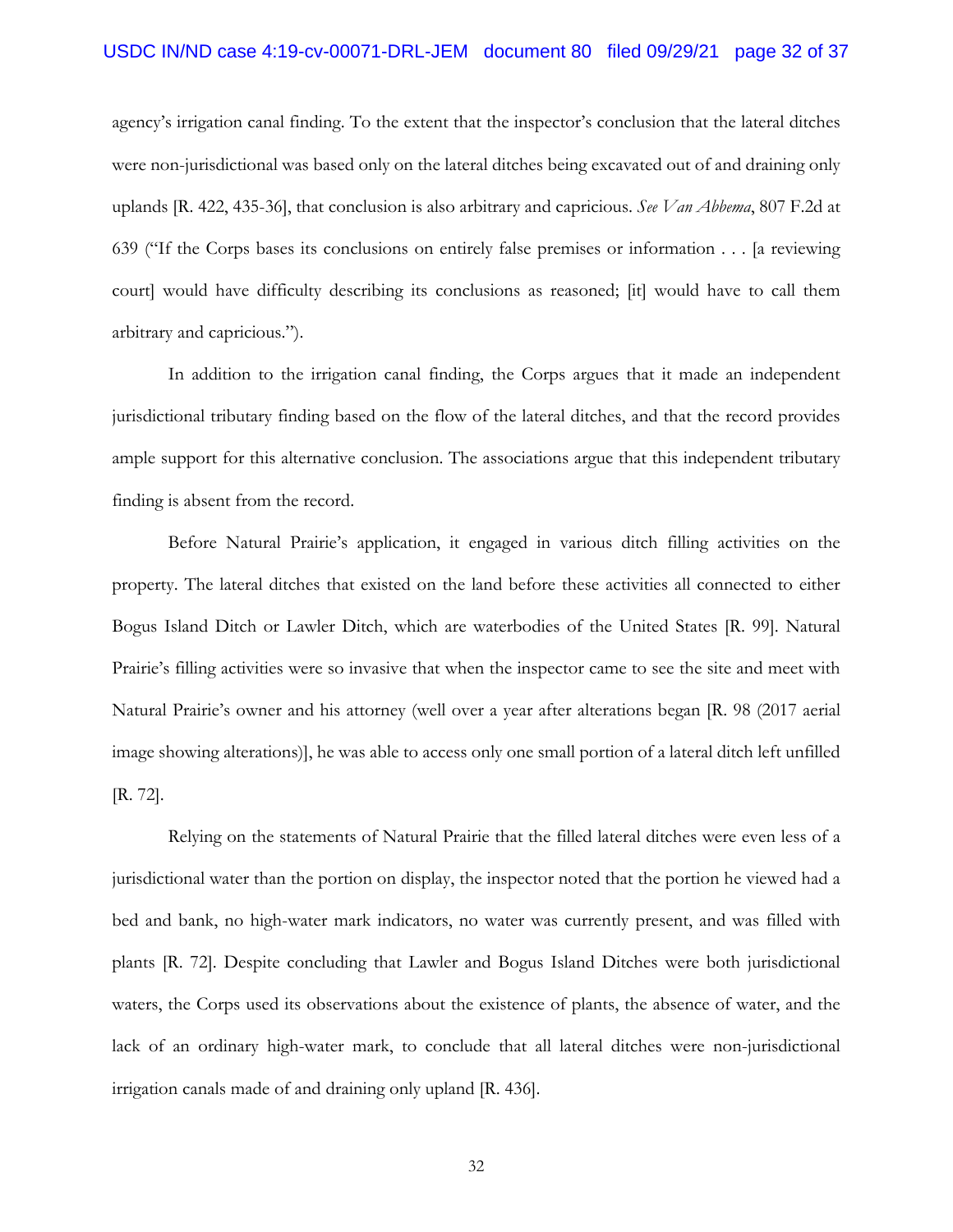## USDC IN/ND case 4:19-cv-00071-DRL-JEM document 80 filed 09/29/21 page 33 of 37

The Corps argues that this conclusion included both the finding that the lateral ditches were non-jurisdictional because they were excavated out of upland and they were non-jurisdictional because they lacked relative permanent flow—meaning they were not filled with water at least three months in an average year [R. 413-14]. As the Corps notes, the key regulatory inquiry for this latter finding is whether the lateral ditches had relatively permanent flow.

But Natural Prairie's alterations made an assessment of flow characteristics where the ditches entered the higher order streams (here, the Bogus Island and Lawler Ditches) impossible [R. 98]. So instead, the inspector traveled to the remaining portion of one lateral ditch, a location "to the north," asked Natural Prairie if the other lateral ditches were similar, then assumed, based on Natural Prairie's assurances, his findings bore on all lateral ditches on the land [ECF 72]. The inspector noted the presence or absence of three flow characteristics as they existed on the day of his visit, namely the existence of a bed and banks, the lack of water, and a lack of an ordinary high water mark [R. 422, 436]. Without doing a measurable, much less significant nexus analysis, the inspector concluded the lateral ditches were non-jurisdictional.

A review of the administrative record indicates that the inspector skipped the portion of the jurisdictional determination devoted to an assessment of the lateral ditches as tributaries [R. 430-31]. However, a decision can still be rational and based on the relevant factors even when the correct boxes aren't checked. So, once more, the court looks to the whole administrative record.

The agency argues that the inspector rationally concluded that the lateral ditches were not jurisdictional tributaries based on the inspector's review of historical aerial photographs of the site, a U.S Geological Survey map, a soil map, and the National Geographic Flood Plan map [ECF 64 at 31- 33; R. 85-99, 101-02, 104]. But the reasons the aerial images did not support a conclusion that the inspector considered the hydrology of the lateral ditches in the context of wetlands likewise apply to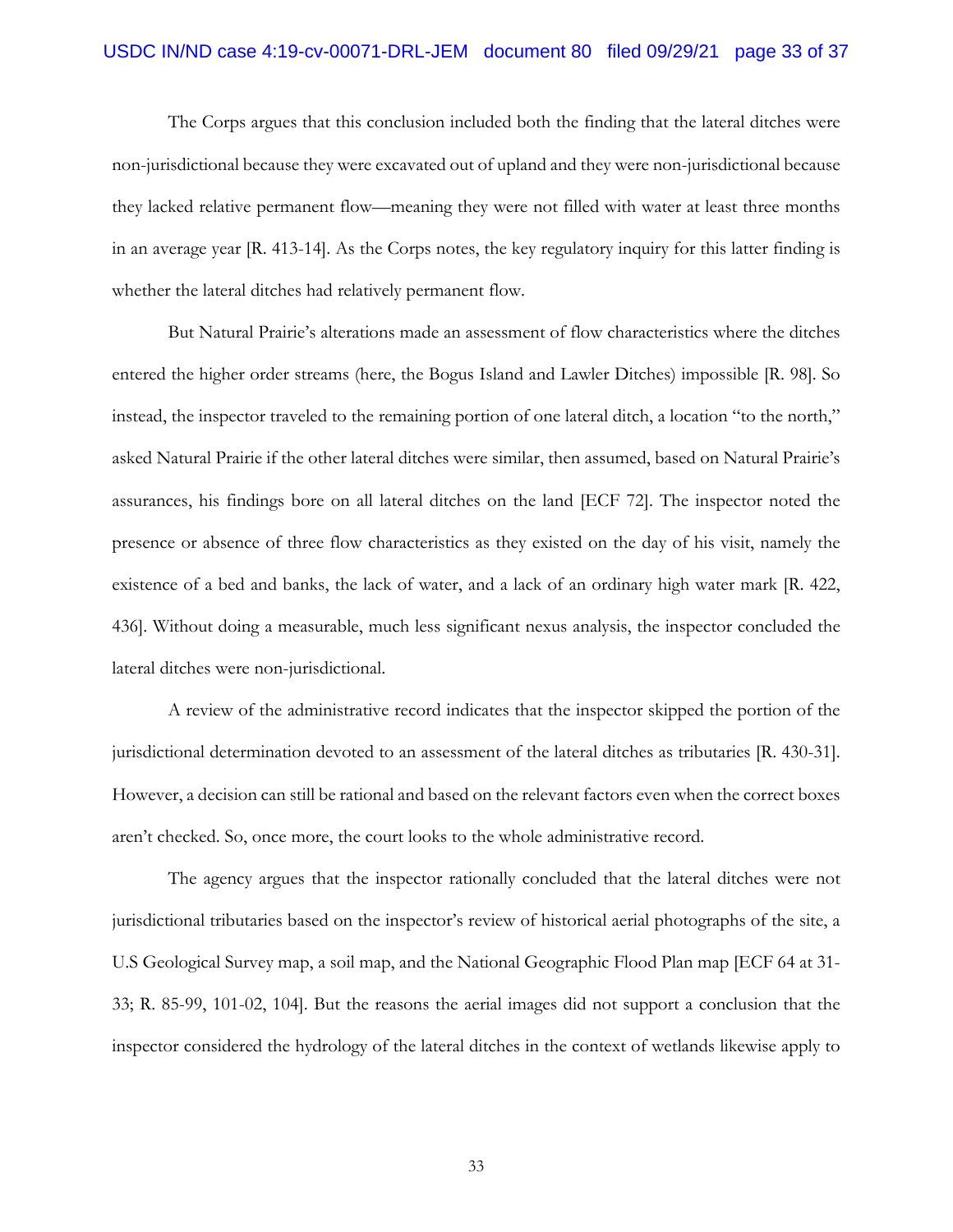this conclusion. He says nothing about the existence of water, let alone its relative permanence, in the lateral ditches.

The maps the Corps cite, which the inspector did not identify, fare no better. The U.S Geological Survey map, which the agency argues does not designate the lateral ditches as streams or rivers [ECF 64 at 31], also does not designate Bogus Island and Lawler Ditches as streams or rivers [R. 99]. Instead, it identifies all the ditches, lateral and medial, as canals and ditches. The National Geographic Flood Plan Map, which the agency argues notes the location of only Bogus Island and Lawler Ditches, differentiate those ditches in name alone (both Bogus Island and Lawler have names, but the lateral ditches, while present on the map, do not) [R. 104]. Finally, the soil map, which the agency says only designates Lawler and Bogus Island Ditches as streams or rivers, also designates one of the lateral canals in the same manner [R. 102-04]. The record provides no explanation as to if or how these factors were considered, and indeed no indication of how the conclusions were reconciled from this data. The Corps' *post hoc* rationalizations in briefing are not afforded deference.

Agency guidance states that when physical characteristics of relatively permanent flow "are inconclusive, misleading, unreliable, or not evident, the Districts' written documentation will include information about the physical characteristics (or lack thereof) and other appropriate means that consider the characteristics of the surrounding areas, which it used to determine the [ordinary high water mark]." RGL 05-05  $\parallel$  3(e). The Corps directs its inspectors to document its conclusions, its deviations from the standard procedures, and the reasons why—documentation that would help a reviewing body follow the agency's reasoning for deviating from the guidance. Here, there is not only no indication of the procedures (or their adequacy) employed by the inspector to assess the flow characteristics of the filled lateral ditches, but also no explanation that the inspector made a finding about the jurisdiction of any of the lateral ditches independent of its upland irrigation canal finding.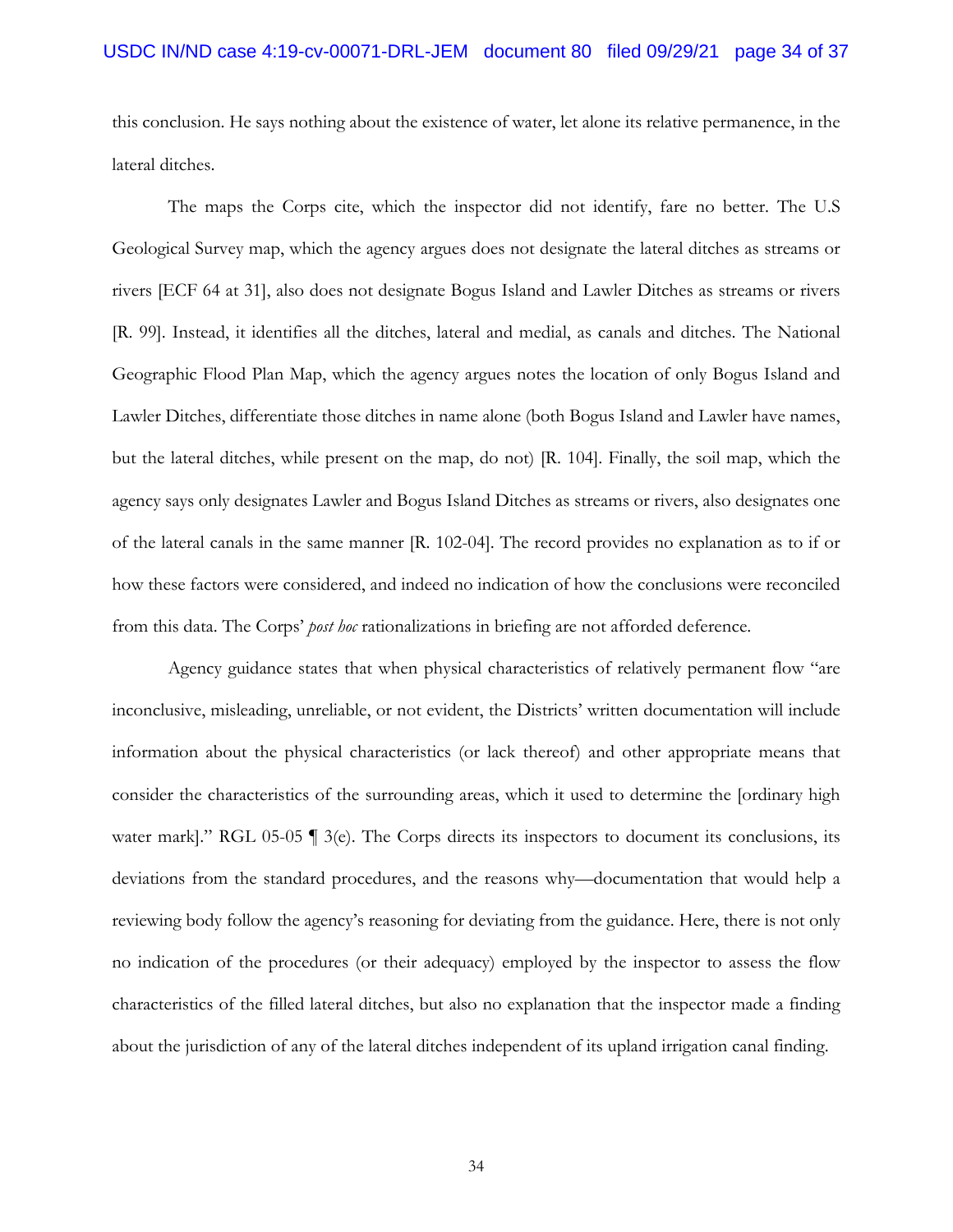### USDC IN/ND case 4:19-cv-00071-DRL-JEM document 80 filed 09/29/21 page 35 of 37

Putting aside the wetland conclusion, the inspector's lateral ditch finding is not consistent with agency guidance. When a ditch excavated out of upland flows directly or indirectly into a traditionally navigable waterway, the permanence of the flow is not dispositive over the existence of jurisdiction [R. 417]. Instead, the inspector has an obligation to conduct a significant nexus assessment and conclude jurisdiction based on "the flow characteristics and function of only the tributary itself in determining whether such tributary has a significant effect on the chemical, physical, and biological integrity of downstream traditional navigable waters" [*id.*].

However, evidence that the Corps considered or conducted any significant nexus evaluation is absent from the record, despite the aerial image demonstrating all tributaries were connected to the Bogus Island and Lawler Ditches [*see, e.g.*, R. 97 & 422]. The inspector also left this section blank [R. 433]. The administrative record likewise indicates no such analysis was considered. This unremarkedupon omission of an analysis required by both agency guidance and judicial precedence renders the decision arbitrary and capricious. *See Rapanos*, 547 U.S. at 780-81; RGL 05-05 ¶ 3(e); R. 417.

Finally, Natural Prairie's alterations significantly limited the areas inspected by the Corps. Accordingly, the inspector applied his conclusion from the unaltered ditch to all lateral ditches on the property. For this assumption to withstand scrutiny under the APA, the record evidence must reasonably support the inspector's conclusion that all of the lateral ditches were similarly situated to the one he viewed. *See, e.g.*, *Orchard Hill*, 893 F.3d at 1027.

The record indicates that the inspector asked Natural Prairie about the other lateral ditches, who stated they were all the same. The inspector's assumption thus has some basis in the record, albeit scant. Record evidence of similarity must be concrete, not sparse. *See id.* It was the agency's obligation to substantiate this assumption and explain why it was reasonable. *Id.* ("The Corps may not need to defend the use of NWI data, but it does need to substantiate its say-so about what the NWI data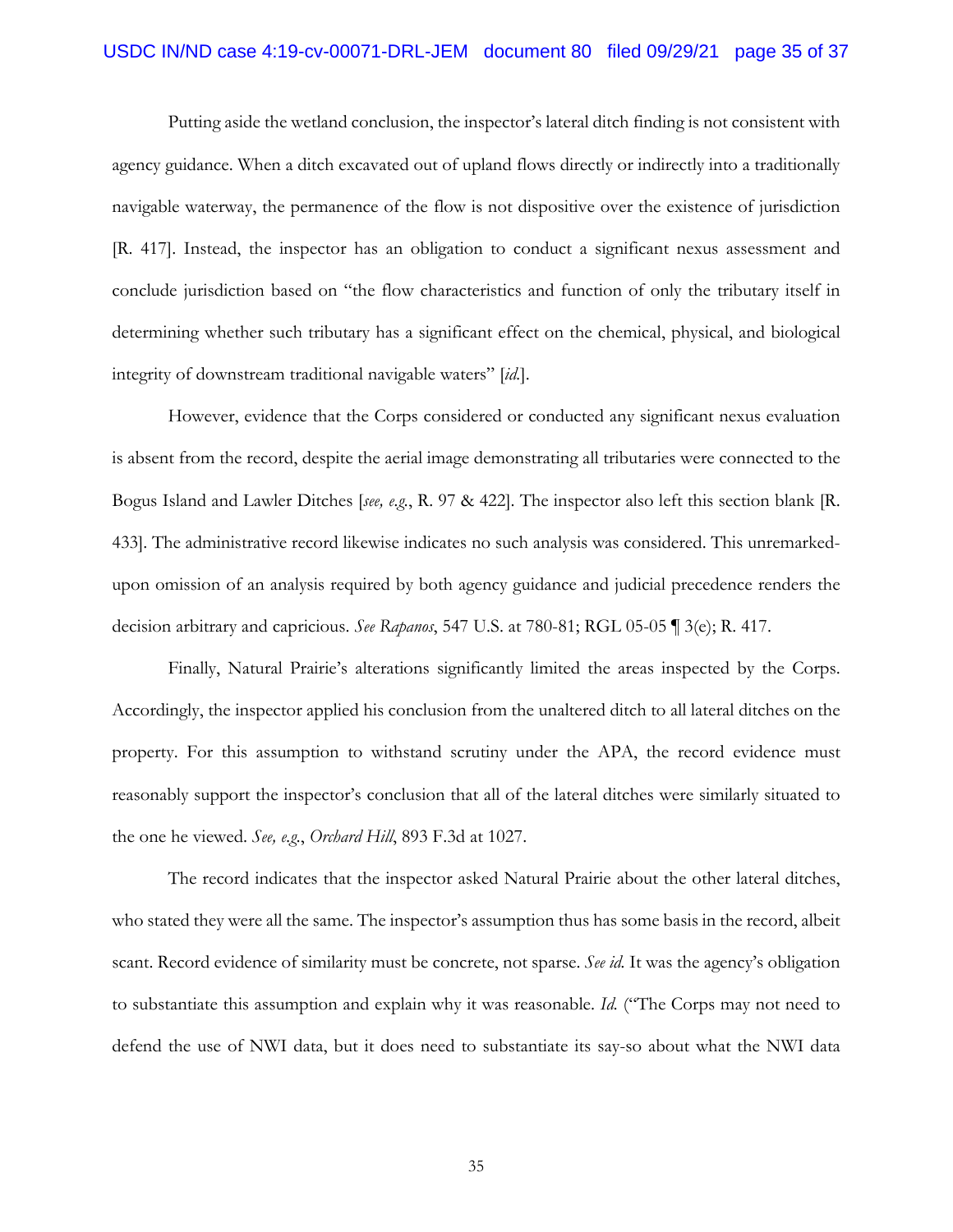shows and explain why it matters."). An explanation, or any evidence of its veracity, is absent from the record.

"While we review the Corps' determination narrowly, no amount of agency deference permits us to let slide critical findings bereft of record support." *Orchard Hill*, 893 F.3d at 1027. When holes exist in agency reasoning, holes that should be (but aren't) filled by the administrative record, it is not the court's job to fill them. Remand instead is necessary. Support in the record for a conclusion that the lateral ditches all lacked relatively permanent flow is vague at best. Evidence or an explanation that the lateral ditches were similarly situated is absent. A significant nexus analysis is omitted. These critical findings aren't entitled to deference. The agency's conclusion that the lateral ditches were not waters of the United States must be remanded so that the Corps may reassess its decision in light of its wetland findings and follow its guidance. *See Regents of University of California*, 140 S. Ct. at 1907-8.

#### C. *HEC's Motion to Admit Extra-Record Evidence is Denied as Moot.*

Along with its summary judgment motion, the associations moved to admit extra-record evidence arguing that the admission of extra-record evidence is necessary for the court to conduct an adequate review of the Corps' decision. Because the Corps' actions were arbitrary and capricious based on the administrative evidence alone, the court declines the invitation to belabor this point.

D. *The Corps' Motion for Leave to File a Reply in Support of its Crossmotion for Summary Judgment and Surreply in Opposition to Summary Judgment is Denied.* 

On September 2, 2020, two months after the Corps filed its crossmotion for summary judgment, and 19 days after the associations filed their consolidated response and reply, the Corps moved for leave to file a reply in support of its crossmotion for summary judgment and submit a surreply to oppose the associations' summary judgment motion. The associations objected.

First, to the surreply: Local Rule 7.1(a) permits parties to file an initiating brief, a response, and a reply, but it does not address the filing of a surreply. N.D. Ind. Local R. 7.1(a); *Savage v. Finney*, 2011 U.S. Dist. LEXIS 99325, 2-3 (N.D. Ind. Sept. 2, 2011). The court will only allow a litigant to file